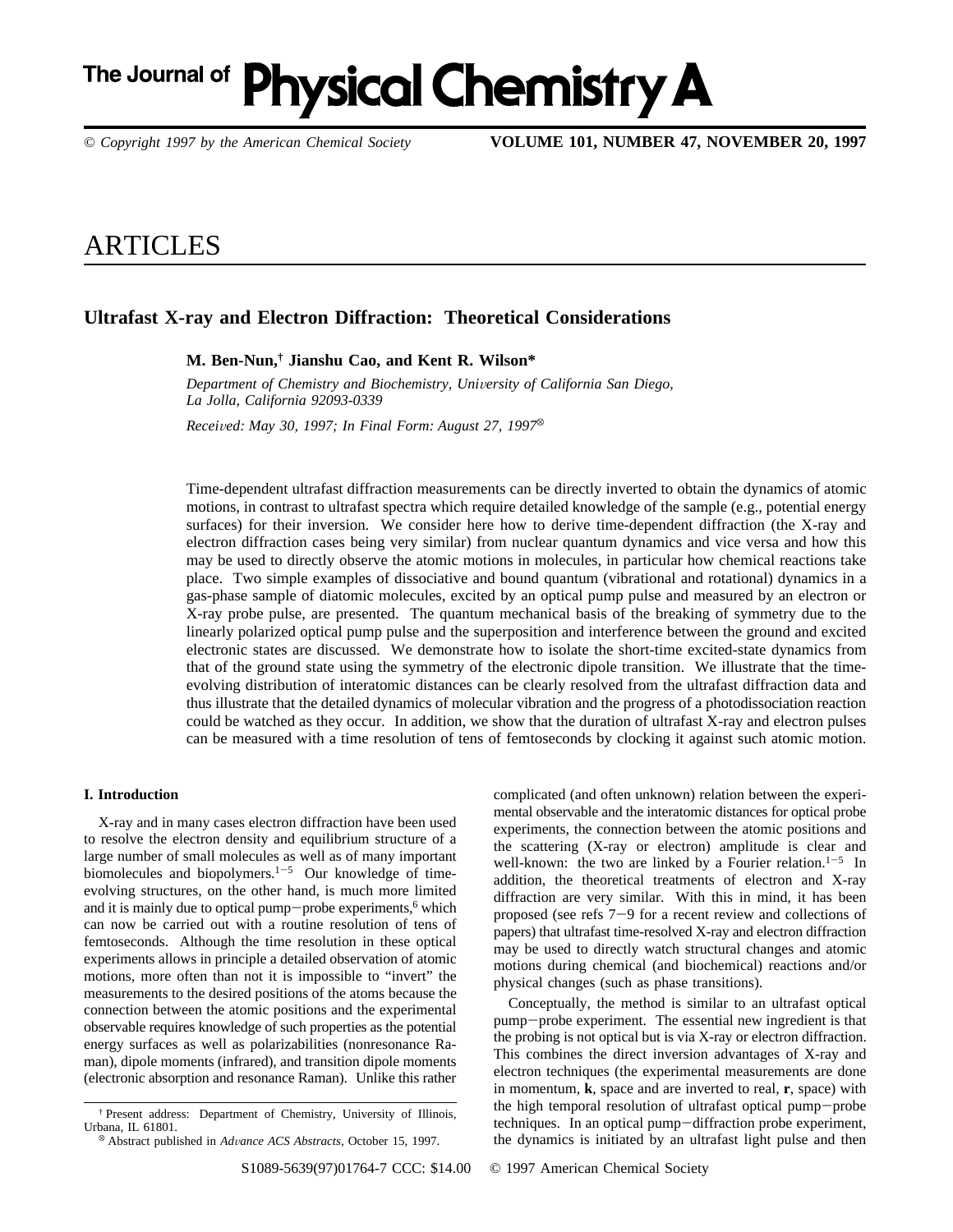

Figure 1. An illustration of the optical pump-diffraction probe (Xray or electron) experimental scheme. An ultrafast optical pulse initiates a chemical reaction, or other time-dependent process, and at various increasing delay times,  $\tau$ , the system is probed with a short X-ray or electron pulse.

probed (at various increasing delay times) by ultrafast diffraction (X-ray or electron), as shown in Figure 1. By taking "snapshots" of the atomic positions as a function of delay time after the reaction is initiated by a pulse of light, and stringing them together as frames in a "movie", one can watch the dynamics as the structures of molecules evolve in time, for example, during the course of a chemical reaction.

Although the idea of ultrafast time-resolved diffraction experiments is appealing, it is experimentally very challenging because the X-ray or electron source must satisfy particular requirements concerning pulse duration, synchronization with the optical pump pulse, energy width, brightness, and flux. In addition, for electron pulses, special attention must be paid to the effect of repulsion between the electrons and of the difference in electron and photon velocities.<sup>10</sup> In the next few paragraphs, we discuss some of the experimental and theoretical studies on ultrashort X-ray and electron diffraction. In each case (X-ray and electron), we first discuss the experimental work and then proceed with the theoretical one. We begin with fast X-ray diffraction.

Various sources have been used to generate ultrafast X-ray pulses. The early work (beginning in the late 1960s) on timeresolved X-ray diffraction was based on electron impact sources.<sup>11-14</sup> More recently, picosecond X-ray pulse time scales were achieved using vacuum X-ray diodes with a laser-triggered photocathode.15-<sup>24</sup> Laser-produced plasma X-ray sources offer exceptionally short X-ray pulses whose duration has been systematically reduced from the nanosecond range to the subpicosecond range.<sup>25-40</sup> As recently demonstrated in a pulsed Laue X-ray protein crystal diffraction experiment,  $41$  with a nanosecond time resolution, synchrotrons provide exceptionally bright X-ray sources that can produce X-ray pulses of  $40-100$ ps.42 (For a recent collection of papers on time-resolved macromolecular crystallography, see ref 43.) Finally, the best X-ray pulse temporal resolution (300 fs) has been achieved by utilizing Thomson scattering of optical photons from a relativistic electron beam.44-<sup>46</sup>

Relatively, few theoretical studies have discussed the use of ultrafast X-ray pulses as a tool for studying ultrafast molecular dynamics. The first theoretical treatment of molecular dynamics and ultrafast diffraction, by Wilson and co-workers,<sup>15,16</sup> used classical MD simulations to compute the diffraction resulting from  $I_2$  photodissociation in the gas phase and from the subsequent caging and possible recombination in various solvents. More recently, Lin et al. $47$  discussed the theory of ultrafast time-resolved X-ray diffraction and applied their theory to the vaporization kinetics of finite systems. Recently, we have discussed some theoretical aspects of ultrafast X-ray absorption and diffraction<sup>48</sup> and, in addition, have theoretically illustrated that the change in electron density distribution upon electronic excitation of atoms can significantly change their X-ray and electron diffraction intensities,<sup>49</sup> suggesting that electronic structures of excited electronic states may be directly observed using optical pump-diffraction probe techniques.

Although gas-phase X-ray diffraction was demonstrated in 1929 when Debye and co-workers imaged the scattering pattern of carbon tetrachloride vapor,<sup>50</sup> it is more common to use electrons for gas-phase samples in order to overcome the problem of the low-scattering cross section for hard X-rays. The first gas-phase experiments with a pulsed electron beam synchronous with photoexcitation were performed by Ischenko et al.<sup>51,52</sup> and Rood and Milledge.<sup>53</sup> Nanosecond electron pulses, produced by light-stimulated emission, $54-57$  have been used to study structural kinetics in various photoexcitation processes. Zewail and co-workers have studied the effect of UV photodissociation<sup>58,59</sup> on electron diffraction intensities using femtosecond optical pulses for the photoexcitation process and picosecond range electron pulses for the probing process. Stroboscopic electron diffraction has not been limited to the gas phase. Laser-induced melting of films and laser-induced transient temperature changes in a single crystal have been directly observed using picosecond range electron pulses. $60-67$ A comprehensive review on recent developments in timeresolved surface electron diffraction studies can be found in ref 68.

From a theoretical point of view, Williamson and Zewail have discussed aspects of the experimental methodology of ultrafast gas-phase electron diffraction<sup>69</sup> and in particular the problem of velocity mismatch and temporal resolution in crossed-beam experiments.10 The effect of spatial alignment induced by the polarization of the optical pump pulse has been discussed both by Williamson and  $Zewail^{70}$  and by Ischenko et al.<sup>57</sup> (In both studies only one potential surface was considered.) Ewbank et al.56 have also discussed in detail the inversion of the scattering intensities to real space and the computation of potential energy surfaces for the case of a diatomic molecule. Finally, a stochastic approach to structural and vibrational kinetics that can be used to model time-resolved gas-phase electron diffraction has also been presented by Ischenko et al.<sup>71-73</sup>

Although the experimental scheme that we discuss in this paper is a direct extension of stationary diffraction experiments, it poses new theoretical questions because the pump pulse, the sample, and the probe pulse are all time-dependent.<sup>48</sup> If, as discussed in this paper, the molecular dynamics is initiated by an ultrashort optical pulse, then the probe pulse scatters from a sample that consists of an initially coherent superposition of rotational, vibrational, and electronic states. The presence of more than one electronic state in the sample implies that one cannot restrict attention to the nuclear dynamics of a single state but may have to consider the dynamics of multiple electronic states. This can lead to interference among states, as discussed in this paper. This problem is not unique to optical pumpdiffraction probe experiments and it is encountered in any modeling of a photochemical reaction where the interesting dynamics begins on an electronically excited state. The multielectronic-state problem is, however, more severe for optical pump-diffraction probe experiments. Unlike optical probing that is usually electronic-state specific, X-ray and electron probing has the disadvantage of being insensitive to electronicstate labeling (in other words, all electronic states contribute to the diffraction pattern). To properly treat and understand the coherence and interference among states, both the nuclear and electronic degrees of freedom need to be considered quantum mechanically. Later, after the quantum effects are understood, appropriate approximations can be made. Exact quantum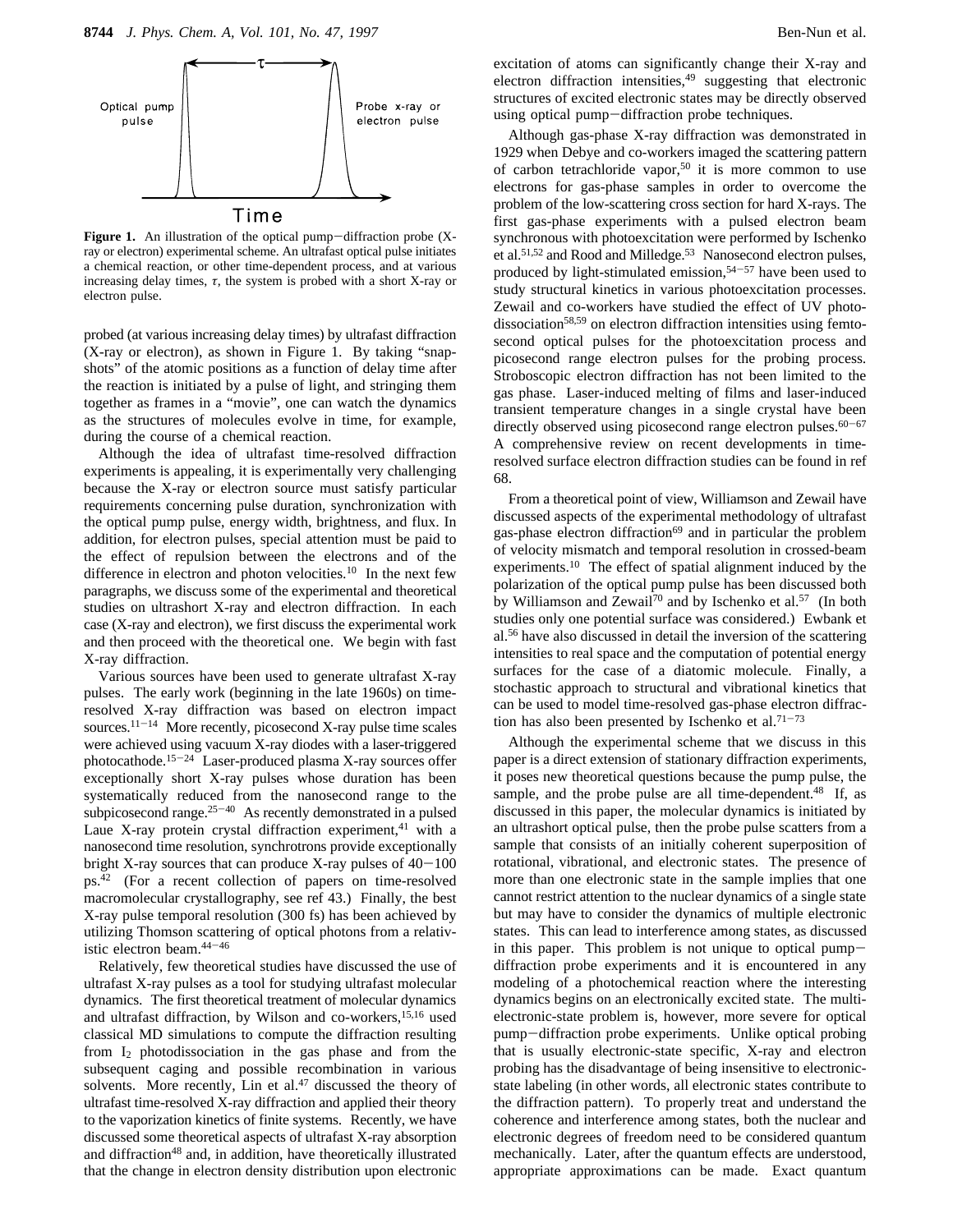mechanical computations cannot be performed for large polyatomic systems (and/or condensed phases) and other, computationally less demanding, methods will have to be invoked to model such systems.74,75

As in previous time-dependent diffraction studies, we, in this paper, also limit our discussion to the nuclear dynamics and ignore the electron dynamics.49 Our derivation approximates the electron density by a sum of nonoverlapping densities (each of which is localized about the instantaneous position of an atom in the molecule), and thus, it cannot account for the deformation of the electron density during the course of reaction. Within this approximation, the time dependence of the diffraction intensities that we compute and discuss is associated only with the nuclear motion, and bonding changes in valence electrons are ignored. This approximation is sufficient at this time because the current accuracy (as well as signal-to-noise ratio) of pulsed electron and X-ray experiments is insufficient to resolve the scattering of a few bonding electrons from that of the dominant core electrons. Elsewhere, we have discussed the changes in diffraction given by valence electron excitation which may in time be resolved in ultrafast experiments.<sup>49</sup>

The general theory for ultrafast optical pump-diffraction (Xray or electron) probe experiments is presented in section II.A. This general derivation (for both X-ray and electron diffraction) is followed by a more specific discussion of X-ray diffraction for a two-electronic-state diatomic molecule, section II.B. Two simple numerical examples are presented in section III: the ultrafast photodissociation of molecular bromine and the bound vibrational motion in electronically excited iodine. We point out that such molecular motions can be used as a clock to measure the duration of X-ray and electron pulses with tens of femtoseconds time resolution. In section IV we discuss the inversion of the data from momentum space, **k**, to coordinate space, **r**. In both sections III and IV, special attention is given to the previously discussed<sup>15,16,57,70</sup> breaking of symmetry in the sample due to the linearly polarized optical pump pulse (electrostatic hexapole techniques<sup>76,77</sup> have also been used to demonstrate symmetry breaking in diffraction from gas-phase samples). In section IV we use the symmetry of the electronic dipole transition in order to isolate the excited-state dynamics from that of the ground state. Many technical details regarding the computation of the angular part of the molecular wave function (and the scattering integrals) are summarized in the Appendix. As discussed in section III and in the Appendix, our treatment of the nuclear wave functions is only approximate: the three-dimensional two-electronic-state wave function is written as a product of an angular independent radial part and an angular part. The radial part is computed numerically, by propagating the two-electronic state one-dimensional Schrödinger equation, and the angular part is evaluated analytically assuming a single photon process for the excited state and a two photon process for the ground state.

#### **II. Theory**

In this section the theoretical treatments of gas-phase X-ray and electron diffraction (which are quite similar) are discussed for the case when more then one electronic state contributes to the measured scattering intensity. The general theory (for both X-ray and electron diffraction) is presented in section II.A, and it is followed by a more specific discussion of a two-electronicstate diatomic molecule in section II.B. Like previous derivations of stationary4,78 and time-dependent X-ray and electron diffraction theories,  $15,16,54,56-59,70$  we assume that the scattering process is elastic with respect to the electronic degrees of freedom and inelastic with respect to the (rotational and vibrational) nuclear degrees of freedom. Hence, the scattering (amplitude and) intensity is first evaluated for a fixed nuclear configuration and then averaged over the nuclear degrees of freedom (i.e., vibrations and rotations). However, we do differ from all previous time-dependent studies in that (i) we explicitly compute the optical excitation stage and do take into account the resulting mixture of ground and excited electronic states. (ii) We treat the resulting coherent superposition of rovibrational states quantum mechanically, and (iii) we pay special attention to the coherence length and pulse duration of the probe X-ray or electron pulse. As will be shown in section II.B these considerations imply that for a multi-electronic-state system the instantaneous X-ray (and electron) scattering intensity (eq 2.12) is not given by the sum of the individual electronic-state scattering intensities. It has cross terms that are a product of scattering amplitudes from different electronic states. However, these cross terms can only be observed if the duration of the probe X-ray or electron pulse is approximately of the order of, or shorter than, the oscillation period of these terms (eq 2.16, 2.15).

**A. General Derivation of Time-Dependent X-ray and Electron Diffraction Theory.** Our derivation begins with a short summary of conventional (i.e., time-independent) X-ray and electron diffraction theory, whose theoretical principles are similar and very well established: X-ray photons (away from specific resonances) are solely scattered by the electronic charge density cloud whereas electrons have an additional scattering term that is due to the nuclear charge density. In this paper, we consider only scattering using the first Born approximation<sup>79</sup> (i.e., first-order perturbation theory) and ignore the effect of any absorption processes. This approximation is very reasonable for the examples shown, and for wavelengths that are far from any absorption edge.78 Within the first Born approximation [and the independent atom model  $(IAM)^{4,78}$  see below], the elastic X-ray scattering intensity of rigid centers moving according to quantum dynamics of the nuclei on a single Born-Oppenheimer potential energy surface is given by

$$
I_x(\mathbf{s}) = \langle \chi^{\nu}(\mathbf{R}) | \sum_{\alpha,\beta}^{N} f(\mathbf{s})^{\alpha^*} f(\mathbf{s})^{\beta} \exp[i\mathbf{s} \cdot (\mathbf{R}_{\beta} - \mathbf{R}_{\alpha})] | \chi^{\nu}(\mathbf{R}) \rangle \tag{2.1}
$$

In eq 2.1 the following standard definitions have been used. First, the total wave function, *ψ*(**r**, **R**), was written as a product of an electronic wave function,  $\phi(\mathbf{r}; \mathbf{R})$ , with the usual parametric dependence on the nuclear coordinates **R**, and a rovibrational nuclear eigenfunction,  $\chi^{\nu}(\mathbf{R})$ :  $\psi(\mathbf{r}, \mathbf{R}) = \phi(\mathbf{r}; \mathbf{R})\chi^{\nu}$ -(**R**). In what follows, we use Greek letters for nuclear indices. Next, the exact electronic wave function,  $\phi(\mathbf{r}; \mathbf{R})$ , was approximated by a sum of nonoverlapping electronic wave functions (the  $IAM<sup>4,78</sup>$ ), each of which is localized about the position of an atom in the molecule:

$$
\phi(\mathbf{r}; \mathbf{R}) \approx \sum_{\alpha=1}^{N} \varphi^{\alpha}(\mathbf{r}_{\alpha} = \mathbf{r} - \mathbf{R}_{\alpha}; \mathbf{R}_{\alpha})
$$
 (2.2)

The summation in eq 2.2 (and eq 2.1) extends over all *N* atoms in the molecule, and we used a set of electronic coordinates,  $\mathbf{r}_{\alpha}$ , that refers to the nuclear positions,  $\mathbf{R}_{\alpha}$ , as the origin. Within the IAM approximation,  $f^{\alpha}(s)$  is the scattering amplitude of atom  $\alpha$ 

$$
f^{\alpha}(\mathbf{s}) \equiv f^{\alpha} = \int d\mathbf{r}_{\alpha} \varphi^{\alpha^*} \exp(i\mathbf{s} \cdot \mathbf{r}_{\alpha}) \varphi^{\alpha} \tag{2.3}
$$

in which **s** is the difference between the incident,  $\mathbf{k}_0$ , and scattered, **k**, wave vectors,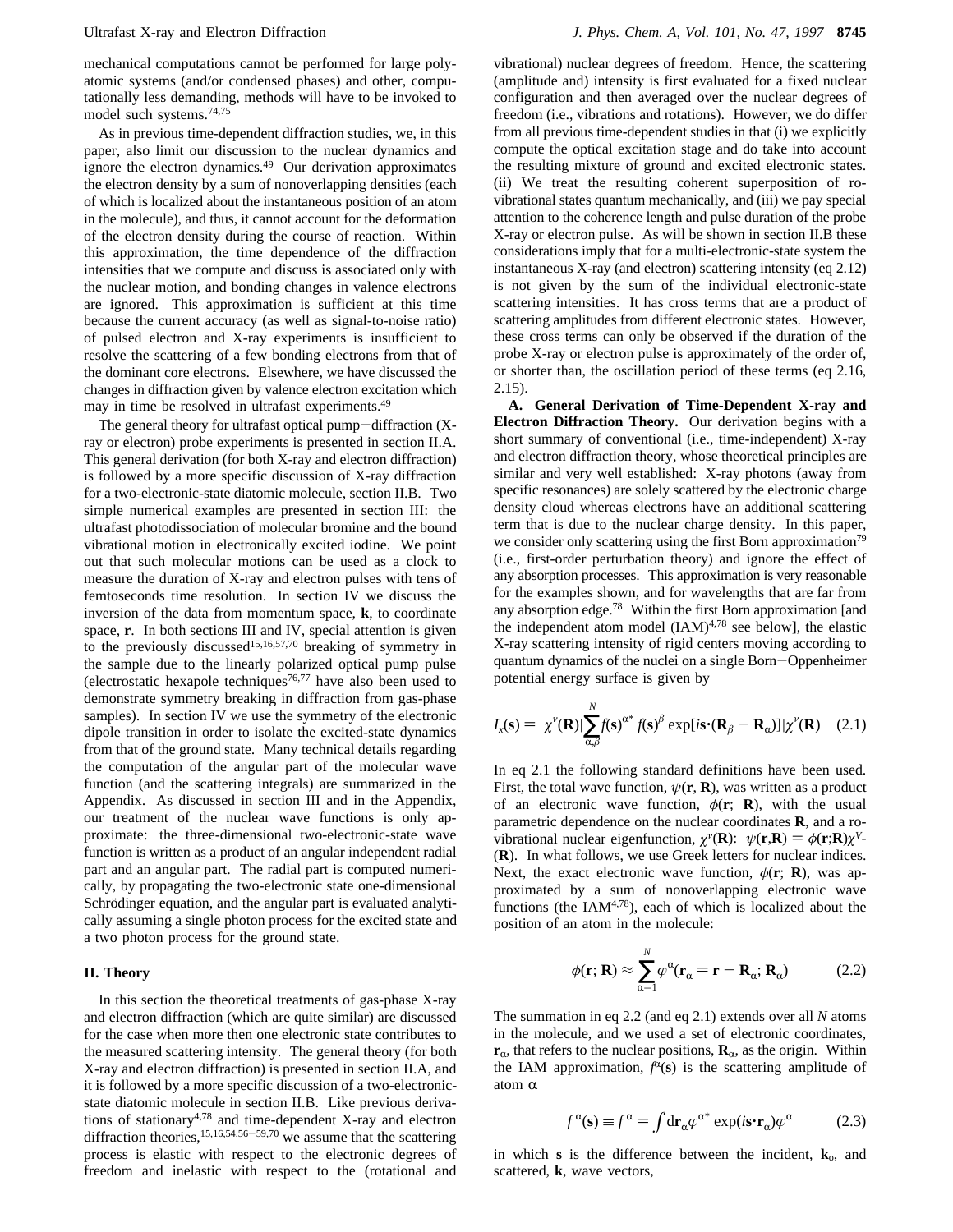**8746** *J. Phys. Chem. A, Vol. 101, No. 47, 1997* Ben-Nun et al.

$$
\mathbf{s} = \mathbf{k}_{\text{o}} - \mathbf{k} \tag{2.4}
$$

As noted above, electrons scatter from the total charge density (electronic plus nuclear),  $\rho_e + \rho_n$ , in which  $\rho_e$  is the electronic density and  $\rho_n$  is the nuclear charge density, the latter taken here as a  $\delta$  function.<sup>80</sup> There is thus an additional "nuclear" term which is due to the scattering of the electrons from the  $\alpha$ th nucleus with charge  $Z_{\alpha}$ , and within the IAM and first Born approximation the elastic electron scattering amplitude of atom  $\alpha$  is given by<sup>81</sup>

$$
g^{\alpha}(\mathbf{s}) \equiv g^{\alpha} = \frac{1}{s^2} [Z_{\alpha} - f^{\alpha}(\mathbf{s})]
$$
 (2.5)

Using eq 2.5, the electron scattering intensity is derived by replacing the X-ray operator ( $f^{\alpha}$ ) with the electron operator ( $g^{\alpha}$ ). Finally, since in general the system is initially in vibrational and rotational equilibrium, the scattering intensity (X-ray and/ or electron) needs to be averaged over a ro-vibrational Boltzmann distribution (at the appropriate temperature).

We now discuss the scattering amplitudes, and subsequently intensities, for the case of a sample that is driven synchronously by an ultrafast coherent optical pump pulse and then probed (at various delay times with respect to the optical pump pulse) by an ultrafast X-ray or electron pulse. After an interaction with coherent laser light, the total molecular wave function is given by a linear combination of product wave functions, each one being taken as a Born-Oppenheimer product of an electronic part,  $\phi_i(\mathbf{r}; \mathbf{R})$ , and an associated time-dependent nuclear part,  $\chi_j(\mathbf{R}, t)$ , 82

$$
\Psi(\mathbf{r}, \mathbf{R}, t) = \sum_{j} C_{j}(t) \phi_{j}(\mathbf{r}; \mathbf{R}) \chi_{j}(\mathbf{R}, t) = \sum_{j} C_{j}(t) \phi_{j}(\mathbf{r}; \mathbf{R}) \sum_{\nu} d_{j}^{\nu}(t) \chi_{j}^{\nu}(\mathbf{R}) \tag{2.6}
$$

In eq 2.6, the IAM has not yet been invoked, and thus  $\phi_i(\mathbf{r}; \mathbf{R})$ is the exact *j*th orthonormal electronic eigenfunction.  $\chi_j^{\nu}(\mathbf{R})$  is the *ν*th ro-vibrational nuclear eigenfunction on the *j*th electronic surface [with a time-dependent coefficient  $d_j^{\nu}(t)$ ], the index  $\nu$ implying a summation over all nuclear indices, i.e., vibrational and rotational. Both the nuclear and the electronic wave functions are normalized to unity so that  $|C_j(t)|^2$  is the timedependent (fractional, i.e.,  $\sum_j n_j(t) = 1$ ), population of the *j*th electronic state. [Note that  $\Psi(\mathbf{r}, \mathbf{R}, t)$  is an *M* dimensional vector, where *M* is the number of electronic states and that the use of a time-dependent nuclear wave packet is dictated by the nature of the optical excitation by the pump pulse that results in a nonstationary nuclear wave function.<sup>82</sup>]

Using this multi-electronic-state wave function we next want to evaluate the scattering amplitude and intensity. Before doing, so we need to discuss the properties of the ultrafast probe pulse. Consider, for example, laser-produced plasma X-ray sources. These sources produce pulses that can be considered as an incoherent sum of many ultrashort subpulses. The duration of each of these ultrashort subpulses is determined by the (femtosecond) lifetime of the atomic hole state that emitted the X-ray photon. The computation of the scattering intensity will therefore be divided into two parts. We first compute the instantaneous scattering amplitude and intensity (eqs 2.9-2.12). This amplitude and/or intensity corresponds to the scattering of a single X-ray photon (or electron) from a coherent multielectronic-state sample. Second, the total X-ray or electron scattering intensity is evaluated by a weighted summation of the instantaneous scattering intensities (integrated over the nuclear ro-vibrational degrees of freedom), with the weights given by the temporal profile of the X-ray or electron field intensity (eqs  $2.13-2.16$ ).

Given eq 2.6 for the multi-electronic-state wave function, and the above discussion of the properties of the X-ray probe pulse, the instantaneous X-ray scattering amplitude (for a fixed nuclear configuration) is given by

$$
f(\mathbf{s}, t) = \sum_{j} C_{j}(t) f_{j}(\mathbf{s}) = \sum_{j} C_{j}(t) \langle \phi_{j}(\mathbf{r}; \mathbf{R}) | e^{i\mathbf{s} \cdot \mathbf{r}} | \phi_{j}(\mathbf{r}; \mathbf{R}) \rangle
$$
 (2.7)

Equation 2.7 implies that, for a sample composed of more than one electronic state, the instantaneous scattering amplitude is given by a sum of electronic-state scattering amplitudes, *fj*(**s**), each of which is weighted by its appropriate coefficient,  $C_i(t)$ .

The instantaneous X-ray scattering amplitude, *f*(**s**, *t*), directly reflects the electronic dynamics and indirectly reflects the nuclear dynamics since the electrons closely follow the nuclear motions. The evaluation of the exact scattering amplitude (eq 2.7) is at an unnecessary level of detail if our focus is only on the nuclear dynamics. Thus, in a manner similar to the singleelectronic-state problem, we invoke the IAM and approximate the exact amplitude by a sum of atomic scattering amplitudes:

$$
f(\mathbf{s}, t) = \sum_{j} C_{j}(t) f_{j}(\mathbf{s}) \approx \sum_{j} C_{j}(t) \sum_{\alpha=1}^{N} \exp(i\mathbf{s} \cdot \mathbf{R}_{\alpha}) f_{j}^{\alpha} \quad (2.8)
$$

where  $f_j^{\alpha}$  is the atomic scattering amplitude of atom  $\alpha$  in electronic state *j*:

$$
f_j^{\alpha} \equiv f_j^{\alpha}(\mathbf{s}) = \int d\mathbf{r}_{\alpha} \varphi_j^{\alpha^*} \exp(i\mathbf{s} \cdot \mathbf{r}_{\alpha}) \varphi_j^{\alpha} \tag{2.9}
$$

In eq 2.9,  $\varphi_j^{\alpha} \equiv \varphi_j^{\alpha}(\mathbf{r}_{\alpha}; \mathbf{R}_{\alpha})$  is the IAM electronic wave function of atom  $\alpha$  in electronic state *j*, and for each electronic state *j* we have approximated the exact electronic wave function  $\phi_i(\mathbf{r}; \mathbf{R})$  by a sum of such localized atomic electronic wave functions. At the end of this subsection, the implications of this assumption for the interpretation of time-dependent diffraction patterns are discussed. As implied by the IAM, there are no cross terms that involve electronic wave functions that are localized on different atoms and hence the innermost summation in eq 2.8 is just over all *N* atoms of the molecule. The equivalent equation for the electron scattering amplitude is easily derived by replacing the atomic X-ray scattering amplitude (eq 2.9) by the electron scattering amplitude:

$$
g_j^{\alpha} \equiv g_j^{\alpha}(\mathbf{s}) = \frac{1}{s^2} [Z_{\alpha} - f_j^{\alpha}(\mathbf{s})]
$$
 (2.10)

The instantaneous X-ray scattering intensity (prior to integration over the nuclear coordinates) is given by the absolute value squared of its amplitude (eq 2.8):

$$
\tilde{I}^{\text{inst}}(\mathbf{s}, t) = |\sum_{j} C_{j}(t) f_{j}(\mathbf{s})|^{2} =
$$

$$
\sum_{i,j} C_{i}^{*}(t) C_{j}(t) \sum_{\alpha, \beta} f_{i}^{\alpha^{*}} f_{j}^{\beta} \exp[i\mathbf{s} \cdot (\mathbf{R}_{\beta} - \mathbf{R}_{\alpha})] \tag{2.11}
$$

and we have used the ∼ sign to indicate that the instantaneous intensity has not yet been integrated over the nuclear coordinates. In eq 2.11, the outermost double summation is over all electronic states in the sample whereas the innermost one is the usual double summation over all atoms in the molecule. As for the scattering amplitude, the equivalent expression for the electron scattering intensity is derived by replacing the atomic X-ray scattering amplitudes (eq 2.9) by the electron scattering amplitude (eq 2.10).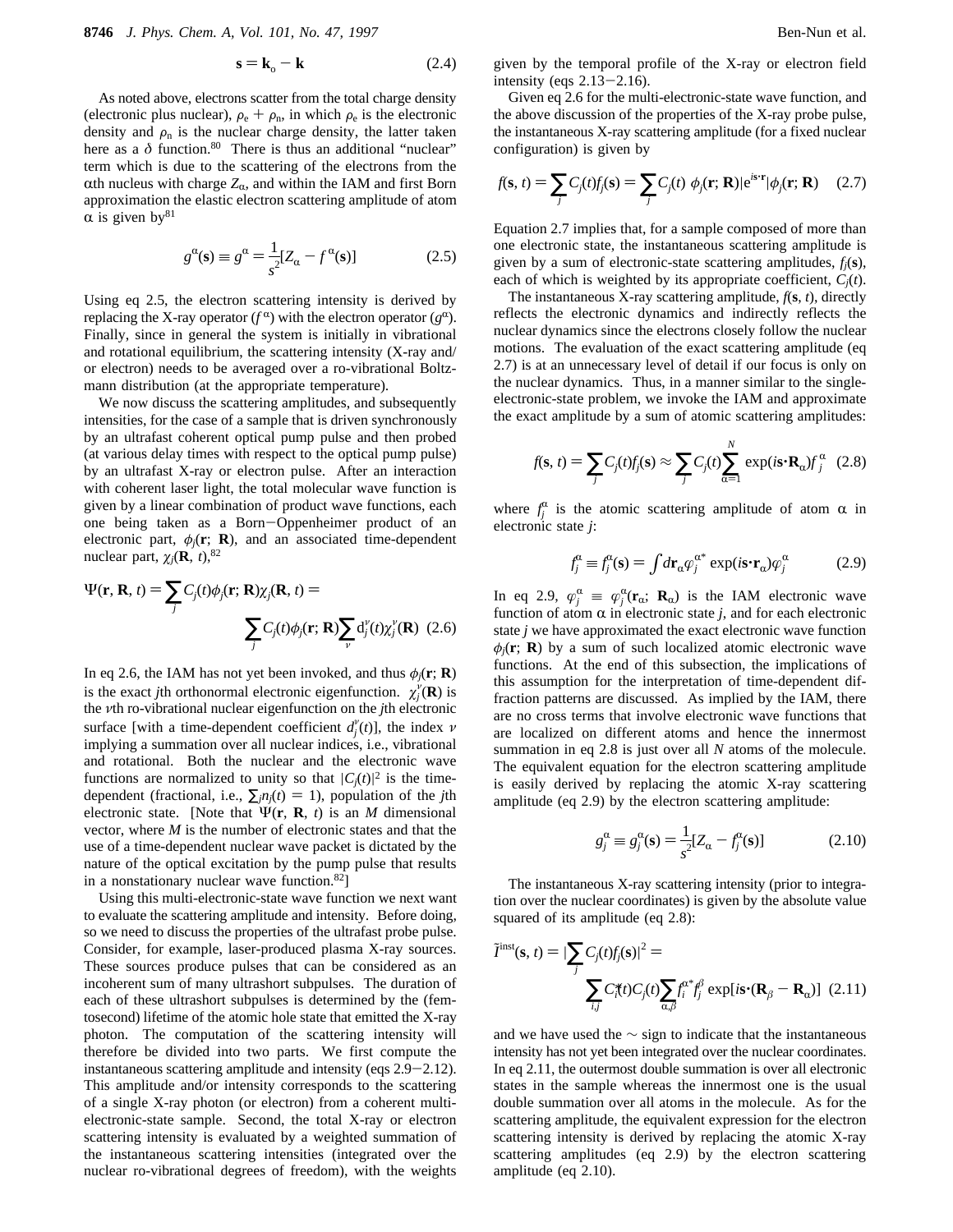To evaluate the total scattering intensity, we need to average the instantaneous scattering intensity, eq 2.11, over the nuclear degrees of freedom and then integrate it over the time envelope of the incident X-ray or electron pulse. Equation 2.11 describes an  $M \times M$  matrix (*M* is the number of electronic states in the sample) whose elements are given by  $\tilde{I}^{\text{inst}}(\mathbf{s}, t)_{i,j} = C^*_{i}(t)C^{}_{j}(t) f^*_{i}$  $(s)$ *f*<sub>i</sub>(s). The required averaging over the nuclear degrees of freedom therefore implies a right and left multiplication by the *M* dimensional vector of the nuclear wave function,  $\chi(\mathbf{R}, t)$  [the *j*th element of this vector is the time-dependent nuclear wave packet of the *j*th electronic state,  $\vec{\chi}_j(\mathbf{R}, t)$ , cf. eq 2.6]:

$$
I^{\text{inst}}(\mathbf{s}, t) = \sum_{i,j} \langle \chi_i(\mathbf{R}, t) | \tilde{I}^{\text{inst}}(\mathbf{s}, t)_{i,j} | \chi_j(\mathbf{R}, t) \rangle =
$$
  

$$
\sum_{i,j} C_i^*(t) C_j(t) \langle \chi_i(\mathbf{R}, t) | f_i^*(s) f_j(s) | \chi_j(\mathbf{R}, t) \rangle =
$$
  

$$
\sum_{i,j} C_i^*(t) C_j(t) \sum_{\mu, \nu} d_i^{\mu^*}(t) d_j^{\nu}(t) \langle \chi_i^{\mu}(\mathbf{R}) | f_i^*(s) f_j(s) | \chi_j^{\nu}(\mathbf{R}) \rangle (2.12)
$$

[The reader can easily verify that for a one-electronic-state (and ro-vibrational nuclear state) wave function, eq 2.12 reduces to the IAM equation 2.1.] Finally, the scattering intensity for a noninstantaneous measurement, i.e., the X-ray or electron scattering intensity time integrated over the total diffraction pulse, is given by a weighted sum of the instantaneous scattering intensity (eq 2.12 and its electron equivalent) with the weights given by the time envelope of the incident X-ray or electron field intensity,  $A(t, \tau)$ 

$$
I(\mathbf{s}, \tau) = \int_{-\infty}^{+\infty} dt A(t, \tau) I^{\text{inst}}(\mathbf{s}, t)
$$
 (2.13)

As illustrated in Figure 1, the time envelope of the ultrafast X-ray or electron probe pulse,  $A(t, \tau)$ , is centered at time  $t = \tau$ , where  $\tau$  is the time delay between the optical pump pulse and the diffraction probe pulse.

Equations 2.12 and 2.13 are the central equations of this paper, and we discuss them in some detail. We first consider the interference among ro-vibronic states. These can be divided into two classes: ro-vibronic interferences involving *different* electronic states and ro-vibrational interferences within a *single* electronic state. All these interference terms appear explicitly in the expressions for the instantaneous and total X-ray scattering intensity (eqs 2.12 and 2.13, respectively) and its electron equivalent. Due to the nature of the optical excitation (an ultrashort coherent laser pulse), the off-diagonal elements of the electronic,  $C_i^*(t)C_j(t) = |C_i||C_j|$  exp[ $i(\omega_j - \omega_i)t$ ], ,and nuclear,  $d_i^{\mu^*}(t) d_j^{\nu}(t) = |d_i^{\mu}| |d_j^{\nu}| \exp[i(\omega_j^{\nu} - \omega_i^{\mu})t]$ , density matrices are nonzero and thus in principle the total scattering intensity (eq 2.13) does include products of scattering amplitudes that involve two different electronic and nuclear states. It implies that, in principle, the scattering *intensity* for a system composed of more than one electronic state is not given by the incoherent sum of the individual scattering intensities (weighted by the fractional populations of the states) but rather by a coherent sum that includes cross terms that are products of scattering amplitudes from different electronic states. In practice, one can observe such interferences only if the time resolution of the experiment, which is expected to be limited by the duration of the probe pulse,  $A(t, \tau)$ , is approximately of the order of or shorter than the oscillation period of these terms. This oscillation period,  $\tau_{ij} = 2\pi/|\omega_j - \omega_i|$  is determined by the energy difference between the two states (*i* and *j*) in question and is thus very short for well-separated electronic states and much longer for vibrations and/or rotations. As a subpicosecond X-ray or electron pulse is still long when compared to the period  $2\pi/\omega_i - \omega_i$  associated with the energy difference between two well-separated electronic states, we can assume that upon time integration over the envelope of the field intensity the cross electronic terms average to practically zero so that eq 2.13 reduces to

$$
I(\mathbf{s}, \tau) \approx \sum_{j} I_j(\mathbf{s}, \tau) \tag{2.14}
$$

where

$$
I_j(\mathbf{s}, \tau) = \int_{-\infty}^{+\infty} dt A(t, \tau) n_j(t) \langle \chi_j(\mathbf{R}, t) | f_j^*(\mathbf{s}) f_j(\mathbf{s}) | \chi_j(\mathbf{R}, t) \rangle =
$$
  

$$
\int_{-\infty}^{+\infty} dt A(t, \tau) n_j(t) \sum_{\mu} d_j^{\mu^*}(t) \sum_{\nu} d_j^{\nu}(t) \langle \chi_j^{\mu}(\mathbf{R}) | f_j^*(\mathbf{s}) f_j(\mathbf{s}) | \chi_j^{\nu}(\mathbf{R}) \rangle
$$
(2.15)

The equivalent expression for electron scattering is derived by replacing the X-ray scattering amplitude,  $f_i(\mathbf{s})$ , (in eq 2.15) with the electron amplitude:

$$
g_j(\mathbf{s}) = \sum_{\alpha=1}^{N} g_j^{\alpha} = \sum_{\alpha=1}^{N} \frac{1}{s^2} (Z_{\alpha} - f_j^{\alpha}(\mathbf{s}))
$$
 (2.16)

The approximation (2.14) to the scattering intensity is the result that has been assumed (and never really derived) in all previous studies of ultrafast gas-phase electron diffraction. Since its derivation is quite long (eqs  $2.9 - 2.14$ ), it is useful to reiterate the two basic steps that led to it: (i) the instantaneous X-ray and electron scattering intensities were computed for a coherent multi-electronic-state system (eqs 2.6-2.12). (ii) These instantaneous intensities were integrated over the total diffraction pulse with the weights given by the time envelope of the incident probe (X-ray or electron) field (eqs 2.13-2.16). Although we too will use eq 2.14 in our numerical examples, we note that this is an approximation that will break down when electronic surfaces approach one another, for example, in curve crossing, and more generally whenever the duration of the probe X-ray or electron pulse is comparable to the period associated with the energy difference between two electronic states.

Finally, we consider the implications of using the IAM in time-dependent diffraction studies. The dynamics of atoms and molecules, particularly in chemical reactions, involve the dynamics of both the nuclei and of the electrons. As seen from eq 2.6, in principle, both are reflected in ultrafast X-ray and electron diffraction. If we consider, for example, the cleavage of a diatomic bond, then the electronic density deforms from a peanutlike shape (where the valence electrons are partially localized between the two atoms) to two clouds that are localized about the two separated atoms. The IAM does not allow for such deformations of electronic densities, and hence, the time dependence is associated only with the nuclear motion: the localized electronic cloud is assumed to remain spherical and nonoverlapping, instantaneously adjusting itself to the changing nuclear positions. Thus, the IAM time dependence of the X-ray diffraction pattern does not reflect bonding changes in valence electrons. Although in the future it may be possible to experimentally measure such electron dynamics, it will be a more difficult task than measuring the nuclear dynamics where the required spatial resolution is lower and where the information is carried by the scattering from all the electrons instead of just by the valence electron scattering. The diffraction pattern is dominated by the nearly spherical core electronic clouds, and under usual circumstances one cannot separately discern the few bonding electrons. Thus, the IAM approximation is usually reasonable. There are, however, clear cases where the basic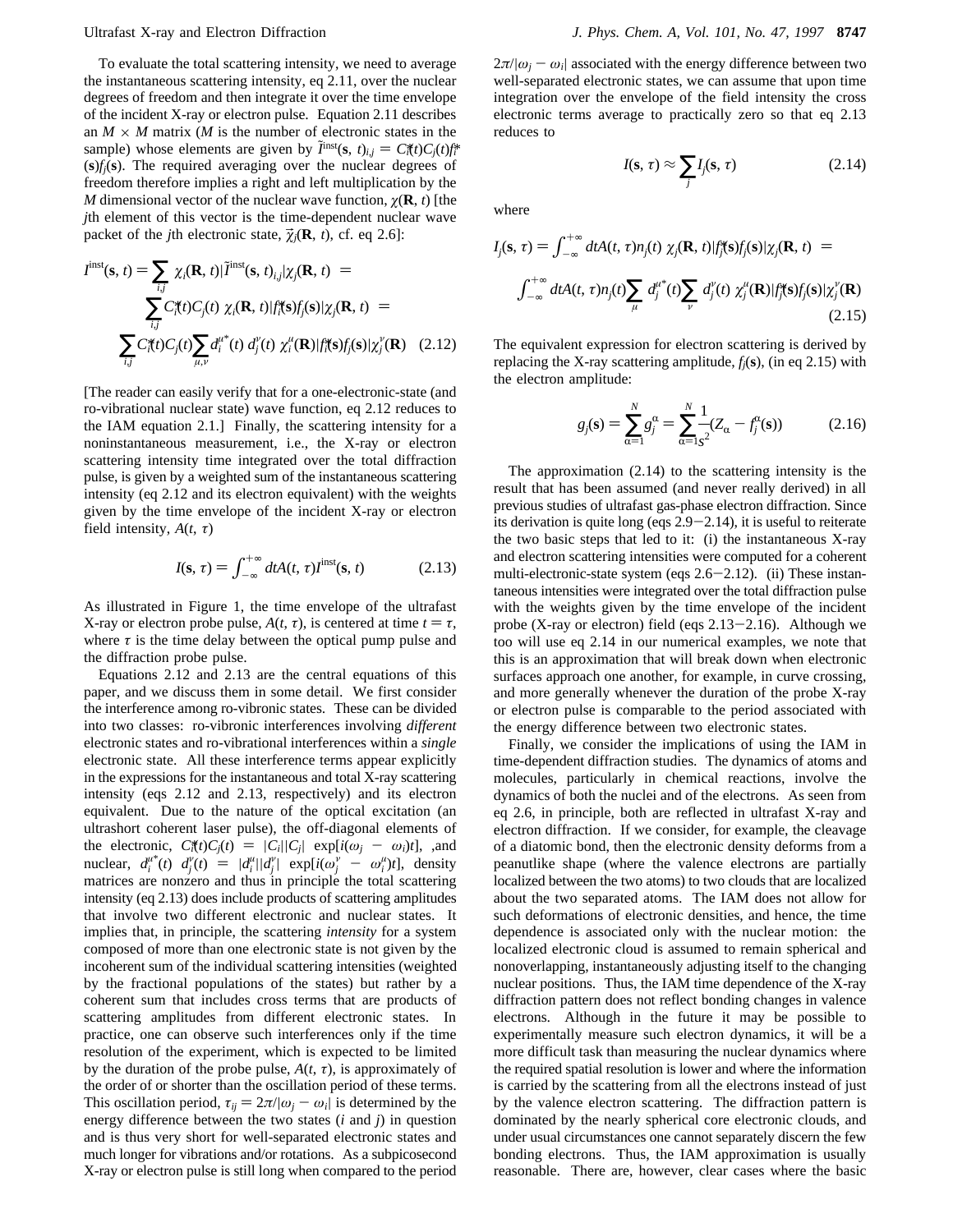IAM picture breaks down and a more detailed approach is needed, for example to treat the time-dependent migration of charge during a charge-transfer reaction.

**B. Time-Dependent Diffraction from a Two-Electronic-State Diatomic Molecule.** As a more specific simple illustration of the general formulas derived in the previous subsection, we discuss diffraction for the special case of an ultrafast electronic excitation of a homonuclear diatomic molecule in the gas phase. While we explicitly write out only the X-ray case, the electron diffraction case can be easily written out in a parallel manner. Two electronic states (the indices 1 and 2 refer to the ground and excited states, respectively) are included in the electronic expansion, and by transforming the two-atom homonuclear system to a relative coordinate system,<sup>81</sup> **R** =  $\mathbf{R}_{\alpha}$  – **R***â*, the instantaneous scattering intensity is written as a sum of four terms:

$$
Iinst(\mathbf{s}, t) = 2 \sum_{i,j=1}^{2} C_{i\cdot}^{*}(t) C_{j\cdot}(t) f_{i\cdot}^{*}(\mathbf{s}) f_{j\cdot}(\mathbf{s}) \langle \chi_{i}(\mathbf{R}, t) | 1 + \cos(\mathbf{s} \cdot \mathbf{R}) | \chi_{j}(\mathbf{R}, t) \rangle \tag{2.17}
$$

and the intensity integrated over the diffraction pulse as a sum of two terms:

$$
I(s,\tau) = 2\int_{-\infty}^{+\infty} dt A(t,\tau) n_1(t) |f_1(\mathbf{s})|^2 \langle \chi_1(\mathbf{R},t)|1 + \cos(\mathbf{s} \cdot \mathbf{R}) | \chi_1(\mathbf{R},t) \rangle
$$

$$
+ 2 \int_{-\infty}^{+\infty} dt A(t, \tau) n_2(t) |f_2(\mathbf{s})|^2 \langle \chi_2(\mathbf{R}, t) | 1 + \cos(\mathbf{s} \cdot \mathbf{R}) | \chi_2(\mathbf{R}, t) \rangle \tag{2.18}
$$

In writing eq 2.18, we have assumed that cross products of scattering amplitudes from different electronic states average to zero (cf. eqs 2.14 and 2.15). (Note also that here and in what follows,  $\overline{\mathbf{R}}$  is a three-dimensional vector that denotes the internuclear separation vector between the two atoms.) The fractional populations,  $n_i$ , of the different electronic states are determined by the optical excitation. Prior to the application of the optical pump pulse, only the ground state  $(j = 1)$  is populated and causes scattering. Once we excite part of the ground-state population to the excited electronic state, the scattering intensity is given by a weighted sum of ground- and excited-state scattering intensities, with the weights given by the fractional populations.

The scattering intensities that we compute in section III are evaluated using eq 2.18. We reiterate that electronic crossscattering amplitudes exist in principle at the scattering intensity level, eq 2.12, but can be assumed to average to zero when the two electronic states are well separated in energy (see discussion following eq 2.13).

The evaluation of the scattering intensity requires as an input the three-dimensional time-dependent nuclear wave function, cf. eq 2.18. We choose an initially isotropic gas-phase sample as a simple illustration. Prior to the optical excitation we assume that the ground state is spherically symmetric (i.e., all the different *M* states of a given rotational level are equally populated). Once we apply the optical pulse, this spherical symmetry is broken as the optical pump pulse creates a "hole" in the initial isotropic distribution. Furthermore, the ultrafast excitation also creates a coherent superposition of rotational levels in the excited-state vibrational manifold. (The amplitudes of the vibrational states are determined by the detailed shape of the pump pulse; see section III.A below.) For ease of computation, we approximate the nuclear wave function,  $\gamma_i(\mathbf{R})$ , *t*), as a product of an angle-independent radial part,  $\chi_i(R, t)$ ,

and an angular part,  $Y_i(\theta, \varphi, t)$ . [The polar angle  $\theta$  is the angle between the internuclear vector **R** and the lab frame *Z* axis, and the azimuthal angle  $\varphi$  is the projection (with respect to the *Z* axis) of the internuclear vector on the lab *XY* plane.] In the Appendix we provide analytical expressions for the rotational part of the wave functions for both the ground and the excited states, assuming a single-photon process for the latter (i.e., firstorder perturbation theory) and a two-photon process for the former (i.e., second-order perturbation theory). It should be noted that the two assumptions that we make (radial part is independent of the angular part and computing the latter using first- and second-order perturbation theory) are approximations and in particular cycling between the ground and excited states can result in angular distributions that are tighter than predicted by first- and second-order perturbation theory.83 Since the sample is of diatomic molecules, we limit our discussion to two cases: a parallel transition,  $\Delta J = \pm 1$ ,  $\Delta \Lambda$  and  $\Delta M = 0$ , (electronic transition dipole parallel to the internuclear axis) and a perpendicular transition,  $\Delta J = 0, \pm 1, \Delta \Lambda = \pm 1$ , and  $\Delta M =$ 0 (dipole perpendicular to the internuclear axis.<sup>84</sup>) [*J* is the total angular momentum,  $\Lambda$  the molecule fixed (in the diatomic case electronic) component along the internuclear axis, and *M* the component in the chosen space fixed direction.] Here we only outline the various steps and discuss the final result.

First we write the three-dimensional nuclear wave function as a product of a radial part and an angular part. The discussion of the radial part is deferred to section III.A and here we only note that the one-dimensional quantum computation gives both the time-dependent radial part of the two electronic-state wave function and the time-dependent ground-  $[n_1(t)]$  and excited- $[n_2(t) = 1 - n_1(t)]$  state fractional populations. The angular part of the wave function (of both the ground and the excited state) is written as a coherent sum over rotational eigenstates whose amplitudes are computed using the Clebsch-Gordan series and its inverse. $85,86$  (Note that whereas the excited-state rotational wave packet is fully coherent, the ground-state rotational wave packet is only partially coherent because the optical excitation creates a hole in the initially isotropic distribution.) Next, the three-dimensional Fourier transform, eq 2.18, is reduced to a one-dimensional numerical integration by expanding the cos(**s**'**R**) in terms of products of even spherical harmonics and spherical Bessel functions (cf. eqs A.13 and A.16). Using the orthonormality of the rotational wave functions and the Clebsch-Gordan series, the integrals over three spherical harmonics [two from the rotational eigenfunctions and one from the expansion of cos(**s**'**R**)] are evaluated analytically and written in terms of products of Clebsch-Gordan coefficients.85,87 This procedure is applied for both the ground and excited states. In analogy to optical pump-probe experiments, this results in a scattering intensity that is a sum over even products of spherical Bessel functions [*jl*(*sR*)] with Legendre polynomials,  $P_l$ ( $\hat{\mathbf{s}} \cdot \hat{\mathbf{e}}$ ), in the angle,  $\gamma$ , between the optical polarization unit vector,  $\hat{\mathbf{e}}$ , and the scattering vector **s**, cos  $\gamma$  = **s**<sup> $\cdot \hat{\mathbf{e}}$ . (**s** is the unit scattering vector whose two lab frame polar</sup> coordinate angles determine the scattering direction, see Figure 2):

$$
I_j(\mathbf{s}, \tau) = 2 \int_{-\infty}^{+\infty} dt A(t, \tau) n_j(t) |f_j(s)|^2 \left[ 1 + \sum_{l=0}^{\infty} (i)^l 4\pi \sqrt{\left( \frac{2l+1}{4\pi} \right) P_l(\hat{\mathbf{s}} \cdot \hat{\mathbf{e}}) \ \Xi_l(t) \ \langle \chi_j(R, t) | j_l(sR) | \chi_j(R, t) \rangle} \right] \tag{2.19}
$$

where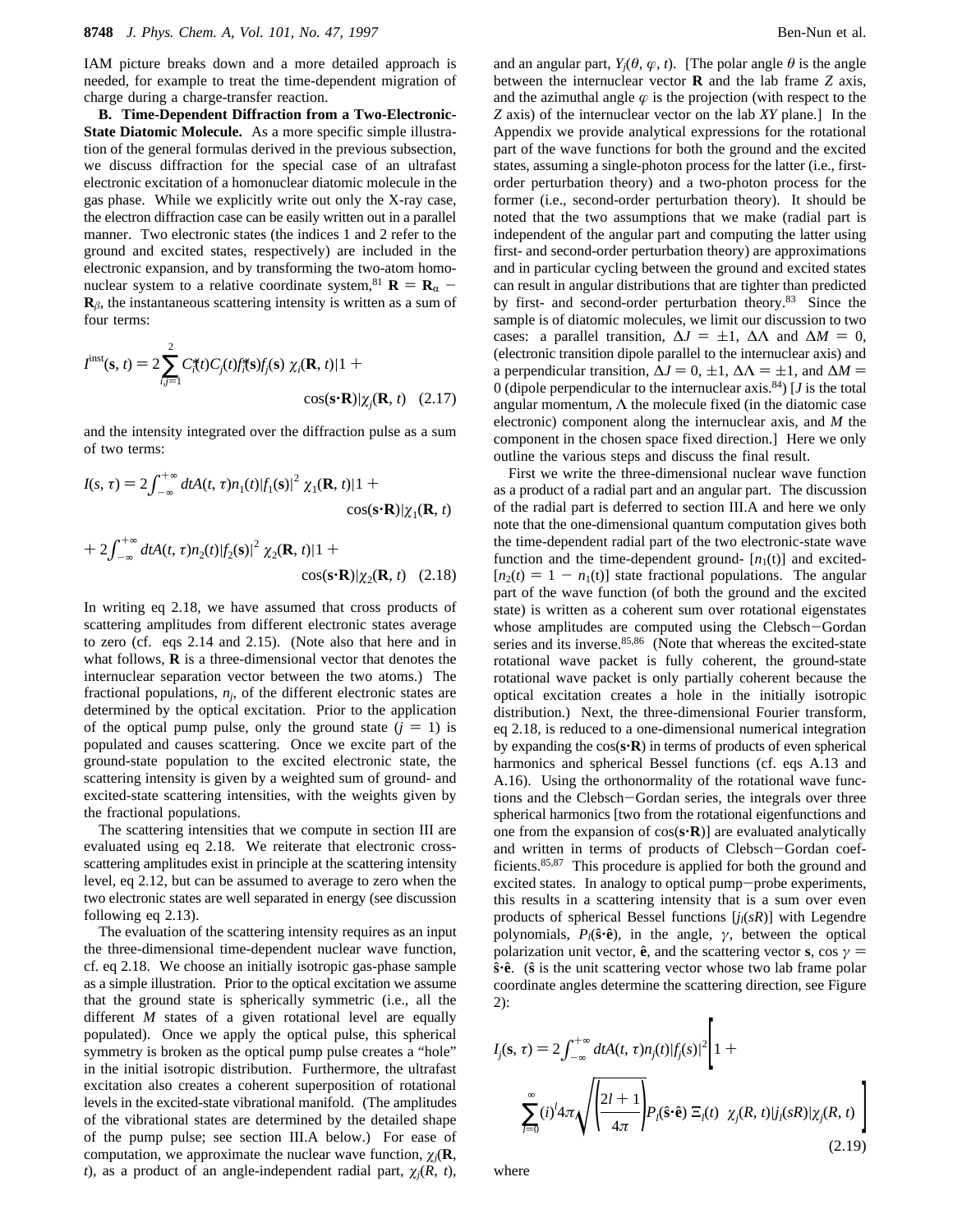

**Figure 2.** Upper drawing: Schematic of the perpendicular experimental arrangement simulated in the computations. The polarization vector (**e**ˆ) of the optical pulse (*Z* axis) and the propagation direction of the incident (**k**o) X-ray or electron beam (*Y* axis) are perpendicular. X-ray photons or electrons with the wave vector **k** scatter at angle  $\alpha$  and intersect the  $(XZ)$  plane of the detector at angle  $\delta$ . The scattering vector **s** is the difference between the incident and scattered wave vectors. In the parallel arrangement (lower panel) the optical polarization vector is parallel to the incident X-ray or electron propagation vector (along the *Z* axis) and the area detector is placed in the *XY* plane.

$$
\Xi_i(t) = \langle Y_j(\theta, \varphi, t) | Y_{i0}(\theta, \varphi) | Y_j(\theta, \varphi, t) \rangle \tag{2.20}
$$

In eq 2.20,  $Y_j(\theta, \varphi, t)$  is the time-dependent angular wave function of the *j*th electronic state (cf. eq A.3) and  $Y_{l0}(\theta, \varphi)$  is a  $J = l$ ,  $M = 0$  spherical harmonic function. Because of the even symmetry in our problem (a homonuclear diatomic molecule has an inversion symmetry which the dipole interaction with the electric field does not alter), only even *l* states contribute to the sum in eq 2.19 whose upper bound,  $(2J + 2)$ , is determined by the Clebsch-Gordan theorem. In practice we find that this sum converges quite rapidly. Physically, the "classical-like" behavior of the rotational motion is the reason for this fast convergence. (In the classical limit only  $l = 0$  and 2 states contribute to the sum in eq 2.20.) As noted in the Appendix, and illustrated in Figure 2, the angle *γ* depends on the details of the experimental arrangement, and just as in any optical pump-probe experiment, two different experimental arrangements, parallel (lower drawing in Figure 2) and perpendicular (upper drawing in Figure 2), should be considered.<sup>57,70</sup> In the parallel configuration, the optical polarization vector  $\hat{\mathbf{e}}$ is parallel to the incident X-ray or electron propagation wave vector  $\mathbf{k}_0$ , and hence the laser and X-ray or electron beams must be perpendicular in their propagation direction. In the perpendicular arrangement the two beams may co-propagate so that the optical polarization vector is perpendicular to  $\mathbf{k}_0$ . These two arrangements give significantly different results (cf. eqs A.12 and A.15) because the system is now symmetric only about one axis that of the optical polarization.<sup>16,70</sup> Hence, when the

propagation axis and the optical axis do not coincide, i.e., a perpendicular arrangement, the scattering pattern loses its cylindrical symmetry because the spatial distribution (of both the ground and the excited states) is symmetric with respect to the polarization vector  $\hat{\mathbf{e}}$  but it is not symmetric with respect to rotation about the axis of the incident probe beam, **k**0. Experimentally, in particular for the X-ray case, the perpendicular arrangement is more amenable to short-time resolution, because the optical and X-ray pulses can co-propagate in synchrony in the sample. It also offers more information, as the noncircular shape of the diffraction pattern will be used in section IV to separate the diffraction signal of the excited state from that of the ground state. Hence, in the next section we only discuss the perpendicular arrangement.

If one considers a thermal ensemble of ground-state molecules to which our excitation pulse is applied, then any initial ground ro-vibrational eigenstate results in a particular coherent superposition on the excited state. As argued above, the latter is determined by the nature of the excitation pump pulse and by the rotational selection rules. This implies that the diffraction intensity should be computed, using eq 2.18, for each of these initial states (and the resulting excited states). The total, thermally averaged, diffraction intensity is then given by the Boltzmann average of these diffraction intensities.47 (Note that this average is performed on the level of intensities and not amplitudes since the ground state is assumed to be thermal, i.e., in terms of its nuclear ro-vibrational density matrix the offdiagonal elements average to zero.) The small spacing between rotational levels combined with their  $(2J + 1)$  degeneracy results at room temperature in a rotational distribution that peaks for bromine, for example, at  $J = 35$ .

#### **III. Numerical Examples**

Two simple examples of bound and dissociative motion in a diatomic molecule are discussed in this section, using respectively, I<sub>2</sub> (where ultrafast diffraction has previously been considered from a classical viewpoint by our group<sup>15,16</sup> and by Williamson and Zewail<sup>70</sup>) and Br<sub>2</sub>. Special reference is given to the breaking of symmetry in the system by the linearly polarized optical pump pulse. This symmetry breaking is further used in the next section where we show how to isolate the excited-state dynamics from that of the ground state using the symmetry of the electronic transition.

**A. Technical Details.** Our computation attempts to provide a realistic quantum modeling of an optical pump-diffraction probe experiment. We begin the simulation with all the population on the ground electronic surface. This state is then coupled to an excited electronic state via an external optical field: a temporally Gaussian-shaped pulse with fwhm of 70 fs, intensity of  $2 \times 10^{11}$  W/cm<sup>2</sup>, and a wavelength of 400 nm  $(25 000 \text{ cm}^{-1})$  for Br<sub>2</sub> and 520 nm  $(19 320 \text{ cm}^{-1})$  for I<sub>2</sub>. The radial part of the time-dependent Schrödinger equation is solved numerically (for this two-electronic-state system) using the Newton interpolating polynomial and Fourier techniques.<sup>88</sup> This computation provides the time-dependent vibrational part of the nuclear wave function,  $\chi_i(R, t)$ , as well as the electronic-state fractional populations,  $n_j(t)$ . [Note that, strictly speaking, the exact population depletion is given by the product of  $n_i(t)$  and a geometric factor which we compute in the Appendix.] The angular part (which is also time-dependent) is evaluated analytically using the appropriate selection rules (see previous section and the Appendix). At each point in time, we then write the nuclear wave function (for each electronic state) as a product of a radial part and an angular part. The two-electronic-state time-dependent diffraction pattern is computed using eqs 2.18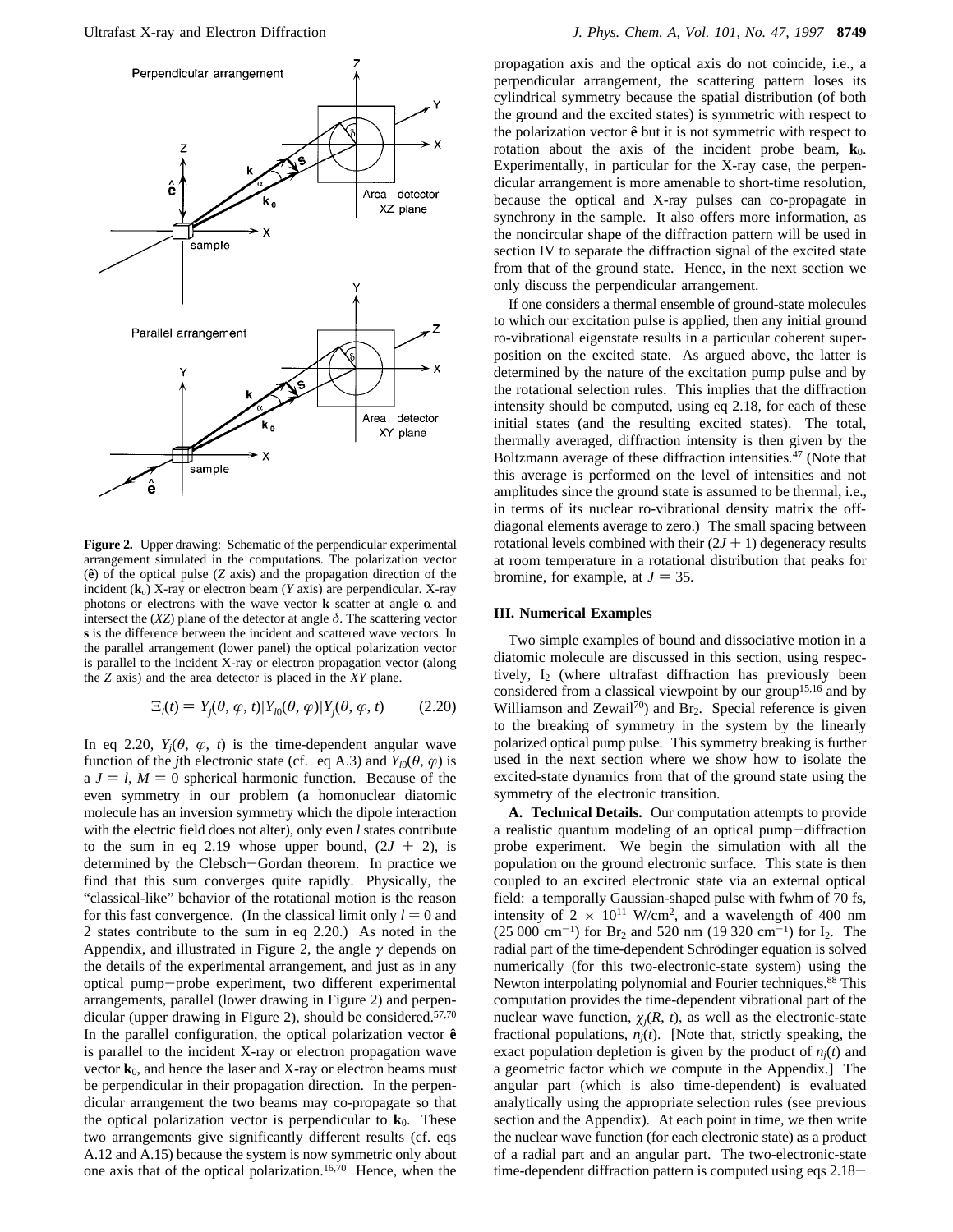2.20 for various (increasing) pump-probe delay times, *τ*. Probe X-ray pulses with fwhm between 100 and 300 fs are used and a wavelength of either 154 or 56.1 pm (corresponding to the Cu and Ag  $K\alpha$  lines, respectively). As discussed in the previous section, only the perpendicular pump-probe arrangement is considered and thus, as shown in the upper panel of Figure 2, the optical laser pulse is polarized along the lab frame *Z* direction, the incident X-ray beam propagates along the *Y* direction, and an area detector is placed in the *XZ* plane. In the present computation, we use the same atomic form factor for both the ground and the excited states, i.e.,  $f_1(\mathbf{s}) = f_2(\mathbf{s})$  (this is a reasonable approximation for the heavy atoms discussed in this paper), and the diffraction intensities are averaged over the ground-state rotational distribution. For simplicity, we treat only a single vibrational state in the initial ground electronic-state distribution. Extension to an average over an initial vibrational distribution is straightforward.

Before we discuss the results, we consider the role of rotation. As discussed in detail in the previous section and elsewhere,<sup>15,16,57,70</sup> the pump laser pulse converts the isotropic sample into an anisotropic mixture of two electronic states. Immediately after a perpendicular (parallel) transition, the excited-state internuclear axes are aligned predominantly perpendicular (parallel) to the polarization vector of the optical field, whereas the ground state is depleted in this direction. The exact amount that is depleted (excited) is determined by the excitation probability multiplied by a geometric factor  $\binom{1}{3}$  for a parallel transition and  $\frac{2}{3}$  for a perpendicular one). At any time *t* after the excitation, the angular distribution (of both the ground and the excited states) is determined by the time evolution of the coherent superposition of rotational levels in the ground and excited electronic-state vibrational manifolds. As both states are composed of different rotational levels that have different rotational periods, this initial rotational coherence decays on the picosecond time scale.70 (Under collisionless conditions one can observe the relocalization of rotational coherences and this relocalization does not vanish upon thermal averaging.89) This delocalization of the rotational coherences is expected to progressively reduce the observed changes in the anisotropy of the diffraction pattern. In the present computation, we average over 50 ground-state rotational levels (and all the corresponding *M* levels) and still observe significant changes in the diffraction pattern and in particular the effect of anisotropy. This somewhat weak sensitivity to rotational motion is due to a combination of two effects. First, the heavy masses of the atoms implies a slow rotational period and hence we do not expect to see a significant reduction in the anisotropy at short times. This is even more so in the case of dissociative motion where the excited-state explodes apart very rapidly, freezing in the angular distribution. (A classical computation shows that for excitation at 400 nm an excited-state bromine molecule formed at  $J = 35$  rotates by only 4° from its initial configuration as the atoms separate. In our computation for the bromine molecule, we therefore assume that the excited state is frozen at its initial angular distribution determined by the rotational selection rules. For the iodine molecule, we make no such assumption and both the ground and excited states are allowed to rotate.) The second effect is due to the ground state (which in the example of dissociative motion is in practice the only one that is appreciably rotating). As the effect of the ground-state anisotropy is only second order in the field (see the discussion in the previous section and the Appendix), it is of somewhat less importance. We do note, however, that since the radial part of the wave function is assumed to be angular momentum independent (i.e., we ignore vibrational-rotational



**Figure 3.** The ground,  $X(\frac{1}{2}^k)$ , and excited,  $B(\frac{1}{1} \Pi_{1u})$ , electronic state potentials of the bromine molecule (as a function of internuclear distance) used in the computations. The arrow illustrates the electronic excitation (25 000  $\text{cm}^{-1}$ ), and the inset shows the excited-state fractional population as a function of time in fs, for a transform-limited Gaussianshaped pulse of 70 fs fwhm duration. The steep excited-state potential curve results in very rapid dissociation.

coupling, for example the *J*-dependent centrifugal term in the internuclear potential) our computation underestimates the role of rotational delocalization.

**B.** Results. 1. Br<sub>2</sub>. To be able to observe the detailed atomic motions by which chemical reactions take place, one needs a probe X-ray or electron pulse whose time duration is similar and preferably shorter than that of the making and breaking of chemical bonds. (An alternative would be to use time-resolved detection.) Ideally one would therefore like to be able to produce and measure  $\leq 100$  fs X-ray and electron pulses. Since streak cameras for measuring X-ray or electron pulse duration do not have this time resolution, the main objective of the first example that we discuss is to provide a nonconventional (yet hopefully feasible) procedure for measuring the time profile of ultrafast probe X-ray or electron pulses. We suggest the use of a fast chemical reaction as a clock. $37-39,48$ Our example "chemical clock" is the simplest chemical reaction, the photodissociation of a homonuclear diatomic molecule: Br<sub>2</sub>  $\rightarrow$  Br + Br. In Figure 3 the potential energy curves<sup>84,90</sup> for the two electronic states (along with an arrow that indicates the electronic transition) are shown. An ultrafast optical pulse pumps the ground  $X(\frac{1}{2}^*)$ -state molecule into a steeply dissociative  ${}^{1}\Pi_{1}$  state. As a result, the dissociation of the diatomic molecule is very rapid. For our specific choice of pulse duration and intensity (70 fs fwhm and  $2 \times 10^{11}$  W/cm<sup>2</sup>), about 26% of the ground-state population is pumped into the excited state, as shown in the inset to Figure 3. To characterize the X-ray (or similarly electron) pulse, we first compute the diffraction pattern (for Cu K $\alpha$  154 pm X-rays) as a function of time at a specific angle  $(\alpha, \delta)$ ; see Figure 2) where the change in intensity is predicted to be most pronounced. Hence, in the case of bromine, where the electronic transition is perpendicular, we choose the azimuthal angle  $\delta$  to be in the direction perpendicular to the optical polarization. The polar angle  $\alpha$  is set to the first crest in the ground-state molecular diffraction. In an ideal hypothetical experiment one would like to be able to record the diffraction intensity [at a given  $(\alpha, \delta)$ ] of only the ground, or excited, state. As a function of time one would then observe a simple steplike depletion, or rise, in the scattering intensity as the latter would be proportional to the scattering population (see eq 2.15, for example). In general, however, both states will contribute to the time-dependent diffraction intensity. Thus, to still be able to use the photodissociation reaction as a "chemical clock", the diffraction intensity with contributions from both states should still exhibit pronounced changes in intensity (as a function of time) that can be detected in an experiment with a reasonable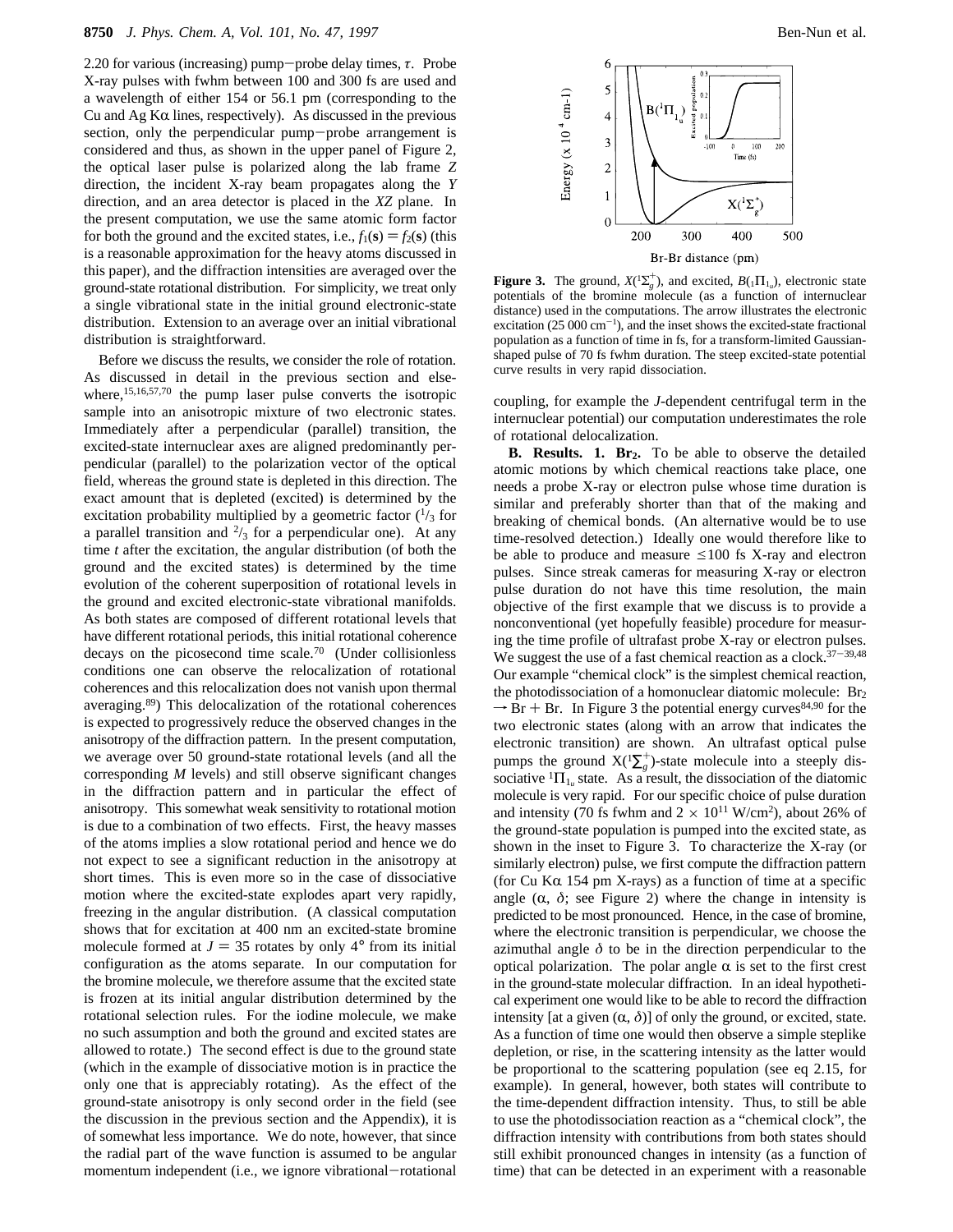

Figure 4. Upper panel: the variation in diffraction intensity as a function of delay time  $τ$  (in fs) for molecular bromine at an angle of  $α$  $= 30^{\circ}$  and  $\delta = 90^{\circ}$  using three Gaussian-shaped X-ray probe pulses of different fwhm time duration: 100 (full thick line), 200 (full thin line), and 300 (dashed line). (In all three cases, the duration (fwhm) of the optical pump pulse is 70 fs.) The polar angle,  $\alpha$ , corresponds to the first crest in the ground-state molecular diffraction, and the azimuthal angle,  $\delta$ , is chosen perpendicular to the polarization direction of the optical light. In this figure (and in all the other scattering figures and differences thereof), both the ground and the excited states contribute to the diffraction intensity (see eq 2.18) and the changes in intensity (or differences thereof) as a function of time are predominantly due to the excited-state dynamics. Because the photodissociation dynamics is very rapid, the time profile of the change is governed by the duration of the probe X-ray pulse, thereby suggesting that a fast chemical reaction can be used as a tool to measure the duration of the probe X-ray or electron pulse. Lower panel: the time derivative of the variation in diffraction intensity shown in the upper panel, which measures the X-ray pulse envelope. The oscillations shown for the 100 fs pulse could be eliminated by a more sophisticated treatment.

signal-to-noise ratio. An easily readable "chemical clock" requires that the time profile of the diffraction intensity be governed by the duration of the probe pulse (in other words, we would like the X-ray or electron pulse duration to be long with respect to the optical pump duration and the time scale of the observed molecular dynamics). In the upper panel of Figure 4, we compute the difference in diffraction intensity as a function of time using three X-ray probe pulses with varying time duration (100, 200, and 300 fs). [In this figure and all the other diffraction intensity (and differences thereof) figures, the intensity is computed using eq 2.18 and the changes in intensity as a function of time are predominantly due to the excited-state dynamics.] This figure confirms our suggestion that a simple chemical reaction can be used as a tool to measure the duration of the probe X-ray pulse: although both states scatter, the intensity does change rapidly as a function of time and the time profile of the change is governed by the probe pulse and not by the photodissociation dynamics. To better illustrate this point we also show the time derivative of the change in intensity, lower panel of Figure 4, which approximately, but quite well, measures the X-ray pulse envelope. As shown in eq 2.16, this time profile convolutes in it both the time dependence of the probe X-ray pulse,  $A(t, \tau)$ , and the time dependence of the nuclear dynamics,  $I_{inst}(s, t)$ . If the latter is known theoretically, one can deconvolute this time profile to recover more accurately the time profile of the probe X-ray pulse. The distinct oscillations in intensity (upper panel of Figure 4), observed only with the shorter probe pulse, are due to the dissociative dynamics on the excited electronic state. Again they could be removed from the lower panel curve by a more accurate deconvolution procedure. Their qualitative features can be reproduced by invoking an Ehrenfest type of approximation for the scattering intensity, i.e., by replacing the expectation value of the scattering intensity by the scattering intensity at the average position of the wave packet.

In this initial example, a fast chemical reaction has been chosen so that the time resolution is predominantly determined by the probe X-ray pulse. Once the probe X-ray pulse is characterized, one would prefer to shift the emphasis to measuring molecular dynamics rather than pulse duration. Thus, it is worthwhile to compute the diffraction intensity as a function of time and see if we can discern observable changes that can be detected using X-ray pulses with nonzero duration. Hence, in Figure 5 we show a series of Cu  $K\alpha$  diffraction patterns at various pump-probe delay times. (Note that because we are probing a dissociative motion (leading to large spacing between the two bromine atoms) we observe changes as a function of time at small diffraction angles. At larger scattering angles,  $\alpha$ > 20°, the changes occur at very early times after which the intensity is basically constant; cf. Figure 4.

In the uppermost panel of Figure 5, we show the computed initial diffraction pattern of ground-state molecular bromine. (This is the total scattering intensity and not only the "molecular" part.) For the initially isotropically distributed molecules, the pattern is cylindrically symmetric. As argued above and shown in Figure 4, once the molecule interacts with the optical pump field, one expects to see changes in this pattern. The other panels in Figure 5 show a series of diffraction patterns at increasing pump-probe time delays. Even though these patterns have been evaluated using a Cu K $\alpha$  (154 nm) 200 fs X-ray probe pulse, and thermally averaged over the ground-state rotational distribution, at certain small diffraction angles the changes in intensity are substantial. (Experimentally this result is encouraging since the intensity decreases very rapidly with the scattering angle and thus the signal is higher at small angles.) The magnitude of these changes is determined by three factors: (i) the amount of excited-state fractional population, (ii) the radial part of the nuclear wave function, and (iii) the angular part. The more population that is excited, the larger the changes. The effect of the radial wave function is twofold: the larger the difference between the ground- and excited-state internuclear distributions the more pronounced are the differences in the diffraction pattern. (A dissociative excited state therefore serves as a very favorable example.) The width of the radial wave function also affects the diffraction pattern: the more localized the wave function, the sharper the observed pattern. (In the present example the ultrafast excitation into the  ${}^{1}\Pi_{1}$  state establishes a localized nonstationary vibrational state whose subsequent evolution can be well approximated at the short times treated here by an ensemble of classical trajectories.) The role of the angular part is discussed in detail in the Appendix.

**2. I2.** To check the effects on the diffraction pattern of radial delocalization and of the similarity between ground- and excitedstate radial wave functions, it is useful to look at a bound motion in a diatomic molecule where at certain points in time the ground- and excited-state internuclear distributions may be similar and in addition the latter may at different times show considerable delocalization (due to the nature of the optical excitation and the potential surfaces). Since molecular iodine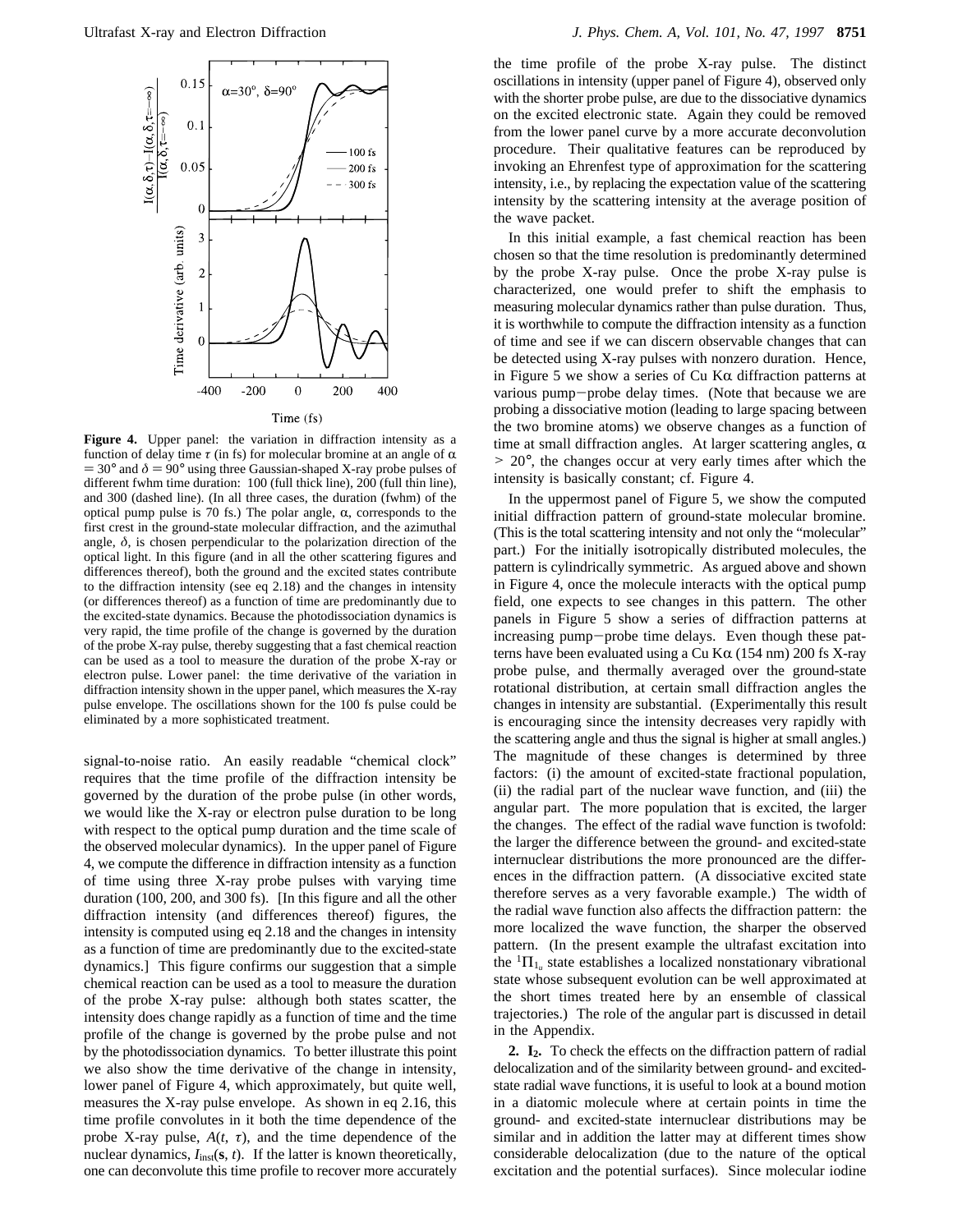

**Figure 5.** Two-dimensional polar contour plots (arbitrary units) of X-ray scattering intensities of molecular bromine at a series of increasing pump-probe time delays,  $\tau$ , measured between the centers of the 70 fs optical pump and the 200 fs Cu K $\alpha$  (154 pm) X-ray probe pulses. The pump and probe pulses co-propagate, i.e., a perpendicular pump-probe arrangement (see Figure 2). Here, and in all subsequent scattering (and differences thereof) figures the horizontal axis is *X* and the vertical is *Z*, as in Figure 2. The results are averaged over the ground-state rotational distribution, and the contours are equally spaced. The distance from the origin to any point on the graph is the scattering angle  $\alpha$  (a circle inscribed within the bounding box would be at a scattering angle of 20°), and the angle between this line and the vertical *Z* axis is the azimuthal angle  $\delta$  ( $0 \le \delta \le 2\pi$ ). The changes in intensity as a function of time are mainly due to the time evolution of the excited state and because we are probing a dissociative motion (large internuclear distances) the changes are concentrated at small diffraction angles. The most pronounced features in these diffraction patterns are the collapse of the scattering intensity toward smaller diffraction angles and the anisotropy in the azimuthal angle induced by the interaction with the polarized pump pulse. Note that, because the molecular electronic transition dipole is perpendicular to the internuclear axis (a perpendicular transition), the changes in intensity are most pronounced in the direction perpendicular to the optical polarization direction.

has been the subject of numerous pump-probe experimental and theoretical studies,<sup>15,16,70,91-95</sup> and its relevant potential energy surfaces are well-known,<sup>84,96</sup> we use it as an example. An iodine molecule is excited from the ground *X* state into the bound region of the excited *B*  $(O_u^+)$  state and the system is probed via either X-ray (Figure 7) or electron (Figure 8) diffraction at two delay times, 215 and 435 fs after the optical excitation. (The duration of the probe X-ray and electron pulses is 100 fs.) Snapshots of the ground- and excited-state wave functions at these two delay times (as well as the relevant potential energy surfaces) are shown in Figure 6. At 215 fs



**Figure 6.** The ground, *X*, and excited, *B*, electronic-state potentials of  $I_2$  as a function of internuclear distance (in pm). An ultrafast pump pulse with a carrier frequency of 19 230  $cm^{-1}$  excites the ground,  $\overline{X}$ , state molecule into the bound region of the excited *B* state. About 15% of the population (not shown) is excited. Superimposed on the potentials are the ground-state wave function (before the excitation) and two "snapshots" of the excited-state wave function (215 and 435 fs after the electronic excitation).

the ground- and excited-state wave functions are localized at very different internuclear distances, and indeed, if we look at a difference ( $\tau = 215$  fs minus  $\tau = -\infty$ ) scattering intensity plot (upper panels in Figures 7 and 8), we see that the differences are significant (the highest and lowest difference contours are drawn at  $0.04$  and  $-0.04$ , respectively, compared to the highest X-ray diffraction intensity at forward scattering of 1.) On the other hand, at  $\tau = 435$  fs, when the ground and excited states are at more similar internuclear distances and in addition the excited state is delocalized (see Figure 6), the difference ( $\tau$  = 435 fs minus  $\tau = -\infty$ ) in the X-ray and electron scattering intensity is less pronounced (lower panels of Figures 7 and 8). Comparing Figures 7 and 8, note how similar the X-ray and electron difference results are, illustrating the fundamental theoretical similarity of X-ray and electron diffraction. For both, the changes in the diffraction intensity are greater along the direction of the optical polarization (the *Z* axis), as expected for a parallel transition. (We do note, however, that the two figures would be less similar had electronically inelastic scattering been included in the calculation, a point that needs to be treated more deeply for time-dependent diffraction than we have done here.)

The initial coherent vibrational motion (and subsequent delocalization) of ultrafast pumped iodine has been extensively studied using ultrafast optical spectroscopy.92,94,95 In a typical ultrafast optical experiment, the excited-state dynamics are probed by monitoring the laser-induced fluorescence from a third electronic state into which the excited *B* state molecule is promoted by the probe pulse. Although the most common (and intuitive) observable that one would like to derive when discussing coherent vibrational motion is the expectation value of the position on the excited electronic state, none of these time domain experiments (and their frequency domain analogues) probe this observable directly. On the other hand, inverse **k** (momentum) space (the domain of diffraction experiments) and real **r** (coordinate) space are directly related by a Fourier transform. In Figure 9, we plot the difference in the X-ray diffraction intensity (at the fixed scattering angle for which, on the basis of Figure 7, we expect to see large changes) as a function of time (dashed line and right axis), as well as the expectation value of the position on the excited electronic state (full line and left axis),  $\langle R(\tau) \rangle$ , from the quantum dynamics. The coherent motion of the excited state and its subsequent delocalization is reflected in the single-angle time-dependent diffraction intensity in a manner almost identical with  $\langle R(\tau) \rangle$ .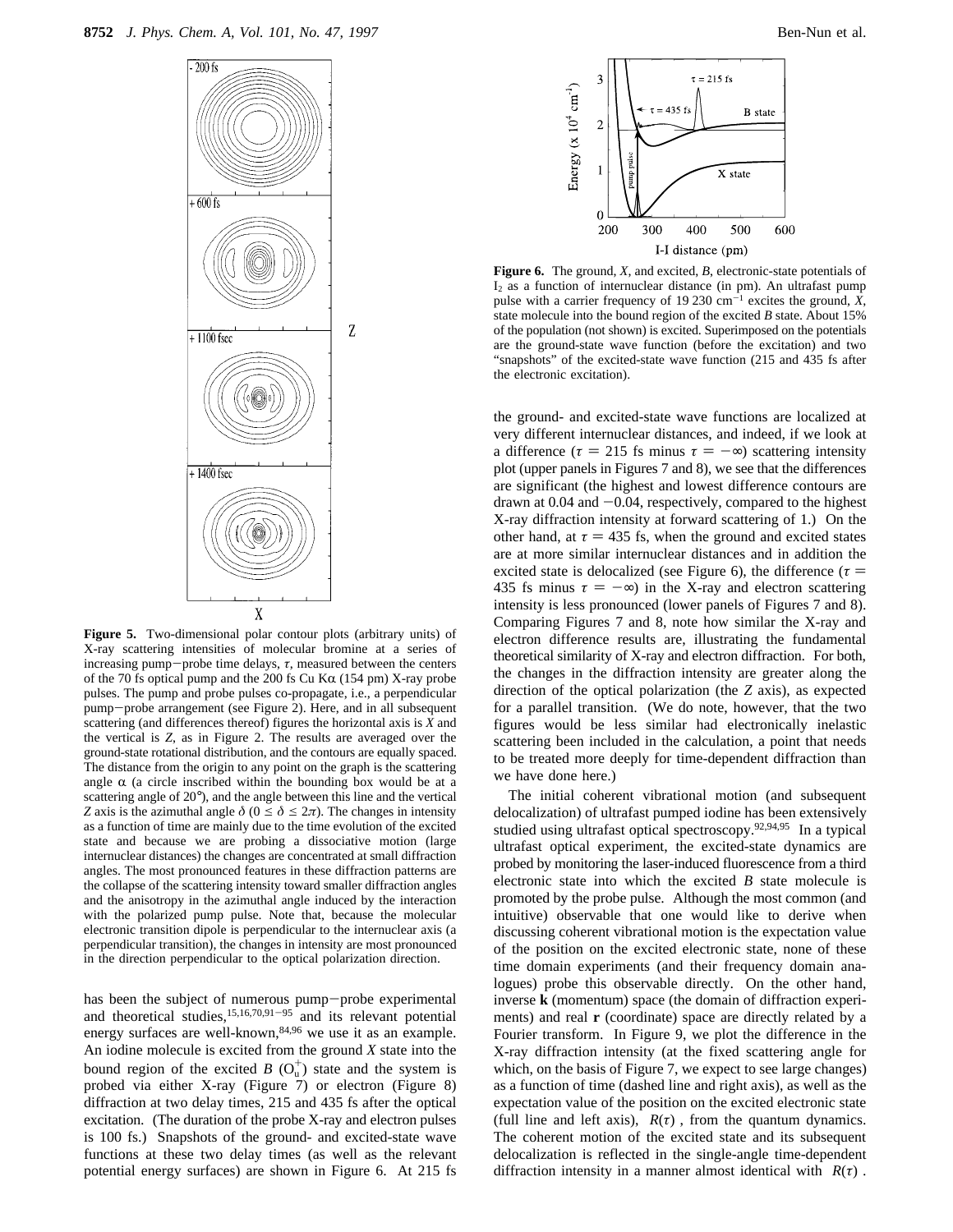

**Figure 7.** Three-dimensional polar contour plots for molecular iodine at two pump-probe delay times of the X-ray scattering intensity at that delay time minus the intensity for the unpumped ground state. (The excited-state wave functions at these two time points are shown in Figure 6, and the duration of the probe X-ray pulse is 100 fs, fwhm.) The solid (dashed) contours are equally spaced (0.01 apart) between  $0.01$  ( $-0.01$ ) and  $0.04$  ( $-0.04$ ) with the highest (absolute) value being the innermost one. The scattering vector **s** for a circle bounded by the box of the figure is 4.0  $\AA^{-1}$  for both panels. (The magnitude of the scattering intensity at forward scattering does not depend on time and for undifferentiated data equals 1.) As expected for a parallel transition, the intensities in these difference plots are greater along the optical polarization direction (*Z* axis). Their magnitude reflects the width of the ground- and excited-state wave functions and the extent of their overlap in space. When the ground and excited states are at different internuclear distances, and both are localized (upper panel), see Figure 6, the differences in intensity are most significant (the highest and lowest values in the upper panel are  $0.04$  and  $-0.04$ , respectively). When they are at similar distances, lower panel, and furthermore the excited-state wave function is delocalized (see Figure 6), the differences are less pronounced (the highest and lowest values in the lower panel are 0.02 and  $-0.02$ , respectively).

(Note again that the diffraction intensity used to produce this figure is computed for a sample that consists of *both* groundand excited-state molecules, using eq 2.18.) This figure demonstrates that ultrafast diffraction experiments can be used as direct, real-time, probes of nuclear dynamics. In the next section we will continue this discussion by showing the inversion of the time-dependent data from **k** space to real space.

We now return to the role of rotation. In these two examples (and in particular in the bromine case), the excited state does not appreciably rotate and the ground state is rotating slowly compared to the time periods illustrated in Figures  $3-9$ . (Care should be taken when discussing Figure 9 whose time scale is somewhat longer; see below.) Thus, the effect of the rotational dynamics is somewhat diminished. We reiterate that this is not a general result, and we do expect the rotation to play a more significant role in other reactions. Furthermore, we point out that our neglect of the coupling between vibration and rotation underestimates the role of rotation in delocalization and thus expect the loss of vibrational coherence to be actually somewhat



**Figure 8.** As in Figure 7 but for electron diffraction substituting the electron scattering amplitude,  $g_j(s)$ , [from eq 2.10], for the X-ray scattering amplitude,  $f_j$ (s), in eq 2.18. The vertical and horizontal scales in these two plots are the same as in Figure 7, and the contours (both dashed and solid) are drawn at the same values as in Figure 7. Note that these difference plots for electron diffraction are very similar to those for X-ray diffraction, Figure 7, reflecting the similarity of their theoretical foundations.



**Figure 9.** Normalized difference diffraction intensity at  $\alpha = 24^{\circ}$ ,  $\delta =$ 0° (right axis and dashed line) compared to the quantum expectation value of the internuclear distance (left axis and solid line) on the excited electronic state as a function of delay time *τ* for molecular iodine. (In this figure, the difference in diffraction intensity is defined as the intensity at time  $\tau$  minus the intensity before the optical excitation, the result being divided by this last value.) The probe X-ray pulse duration is 100 fs, fwhm. That the difference in diffraction intensity at just a single angle reflects so clearly the initial coherent vibrational motion and subsequent vibrational delocalization shows the direct and close relationship between time-resolved diffraction experiments and nuclear dynamics.

faster than what is shown in Figure 9. (Other figures will also be affected, but to a much lesser extent because of their shorter time scale.)

#### **IV. Inversion**

The inversion of the data from the momentum, **k**, domain into the coordinate, **r**, domain is discussed in this section. Our ultimate goal for optical pump-diffraction probe experiments is to provide real-time information about the nuclear (and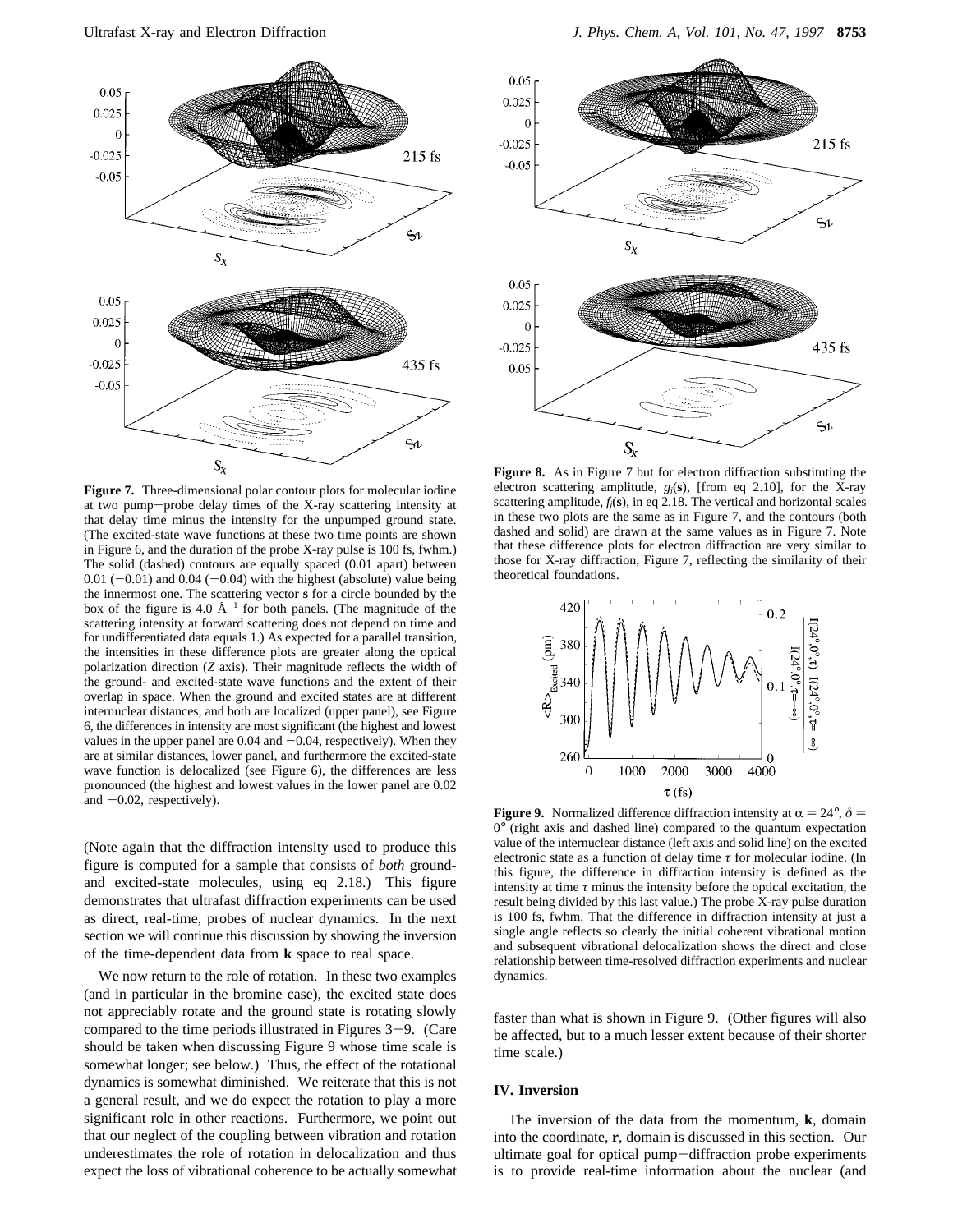hopefully one day also electronic) dynamics during the course of chemical reactions. In addition, the  $|\Psi(\mathbf{R}, t)|^2$  measurements may be used to compute the potential energy surface on which the atoms are evolving. In a classical mechanical study, Williamson and Zewail have analyzed theoretical transient electron diffraction patterns, giving special attention to the spatial anisotropy induced in the sample by the optical pump pulse<sup>70</sup> and have also fitted their experimental data by assuming that a certain fraction of the molecules in the sample was photoexcited.<sup>58,59</sup> Ewbank et al.<sup>56</sup> have also discussed the inversion of scattering intensities to real space and the computation of the potential energy surface for the case of a diatomic molecule and gas-phase electron diffraction. Their elegant formalism relates the time-dependent intensities to intramolecular potential energy surface parameters and to other parameters taken from spectroscopic investigations, yet it addresses only one electronic surface at a time and it does not simulate the optical excitation stage. (Only least-squares data analysis was used to model experimental data with more than one electronic state.) Our purpose is therefore to complete the quantum modeling of an optical pump-diffraction probe experiment by showing that diffraction intensities from nonstationary samples composed of more than one electronic state can be inverted to recover internuclear distributions and that excited-state dynamics can be isolated using the symmetry of the electronic dipole transition. A hard X-ray wavelength of 56.1 pm (Ag  $K\alpha$ ) and a pulse duration of 100 fs (fwhm) are used in all the computations presented in this section (i.e., Figures  $10-13$ ).

As is clear from the two-dimensional polar plots of the scattering intensities (Figures 5, 7, and 8), there is both radial and angular information in these gas-phase diffraction intensities. The procedure that we suggest for extracting the radial and angular information from the gas-phase diffraction intensities is motivated by the specific method that we have used to evaluate the nuclear wave function and the diffraction intensity: the wave function was written as a product of an angleindependent radial part and an angular part (which was computed using first- and second-order perturbation theory) and the diffraction intensity as a sum over even products of spherical Bessel functions and Legendre polynomials in the angle between the optical polarization vector and the scattering vector. (In the strong field limit, this approximate procedure for evaluating the nuclear wave function is likely to be less quantitative and a more accurate procedure will have to be used. In such a case, the procedure for inverting the diffraction intensities from the momentum domain to the coordinate domain will have to be modified accordingly.) Our analysis of the diffraction intensities begins with a discussion of the radial information which is then generalized to include the angular information. Before doing so we would like to point out that if the molecular wave function and the diffraction intensity were given in terms of a threedimensional Cartesian coordinate system, as is likely to be the case for polyatomic systems, we would not try to separate the radial and angular parts but rather invert the diffraction intensity using a three-dimensional Fast Fourier Transform (FFT).

In a stationary isotropic gas-phase sample, the diffraction intensity does not depend on the azimuthal scattering angle and it is given by a sum of two terms: an atomic term (which does not carry any structural information and is given by the sum, over all atoms in the molecules, of the absolute value squared of the atomic structure factors) and a term that is proportional to the zero-order Bessel function,  $j_0(sR) = \sin(sR)/sR$ , ( $l = 0$ ) term in eq 2.19). The analysis of such an isotropic gas-phase diffraction signal therefore can be done by an inverse sine

transform. (To reveal the fine features of the scattering signal, it is customary to first remove the atomic scattering intensity and then analyze the remaining molecular part.) As discussed in the previous section (and in more detail in the Appendix) the diffraction intensity of an anisotropic gas-phase sample can be written as a sum of Bessel functions  $[j/(sR)]$  in eq 2.19] that includes all  $l \ge 0$  terms with their proper weights,  $P_l(\hat{s} \cdot \hat{e})$ . In this sum, the  $l = 0$  term is referred to as the isotropic term, because its weight does not depend on the azimuthal, *δ*, angle  $[P_0(\hat{s} \cdot \hat{e})] = 1$ . In a perpendicular arrangement, the weights of all the other  $l > 0$  terms depend on both the scattering,  $\alpha$ , and azimuthal, *δ*, angles (cf. eq A.19), and hence they are referred to as the anisotropic part of the diffraction intensity. (In a parallel arrangement, these weights depend only on the scattering angle,  $\alpha$ ; cf. eq A.18.) To recover the radial part of the wave function, we need to isolate the isotropic term from all the other terms and then analyze it as for an isotropic sample, i.e., via an inverse  $j_0(sR)$  transform. If the weights of all the  $l > 0$  would not depend on the scattering angle, then an inverse transform of the total intensity would in fact isolate the isotropic term because of the orthonormality of the Bessel functions. However, since the weight of each of the  $l > 0$  terms does depend on the scattering angle (i.e., on  $s$ ), an inverse  $j_0(sR)$  transform cannot isolate the isotropic part and as will be shown below it can actually incorporates into it much of the anisotropic part. Thus, to isolate the isotropic part of the diffraction intensity, a more elaborate procedure is required.

To illustrate the procedure that we use, we consider first a simple case where only the  $l = 0$  and  $l = 2$  terms are included in the expression for the diffraction intensity, eq 2.19. (This is the classical limit of eq 2.19.) In such a case, both the isotropic and anisotropic parts consist of one term whose weight is known at each scattering direction: it equals 1 for the isotropic part and  $P_2(\cos \gamma) \equiv P_2[\cos(\alpha/2) \cos \delta]$  for the anisotropic part. If we now consider the diffraction intensity at two different azimuthal angles,  $\delta$ , but at the same scattering angle,  $\alpha$ , then we have a set of two linear equations with two unknowns: the isotropic part and the anisotropic part. (Note that both electronic states, ground and excited, contribute to each of these two terms, isotropic and anisotropic.) By solving this set of equations for the two parts (isotropic and anisotropic) at each scattering angle,  $\alpha$ , we can determine both the isotropic part and the anisotropic part. (Again, we emphasize that this procedure does not isolate the ground-state scattering from that of the excited state. What it does is separate the isotropic and anisotropic contributions to the diffraction signal, each of which is composed of both ground- and excited-state terms.) Once we have isolated the isotropic part we can recover the radial part of the wave function by computing its inverse  $j_0(sR)$  transform. Again, as is commonly done in the analysis of isotropic gas-phase diffraction signals, the atomic scattering intensity is removed from the isotropic part of the diffraction intensity before the inverse transform is performed. If, as is in general the case, more than two terms are included in eq 2.19, then at each scattering angle,  $\alpha$ , a set of *N* linear equations should be solved, at *N* different azimuthal angles, to isolate the isotopic part of the diffraction signal. (*N* is the number of terms that in general will be included in the expression for the total scattering intensity, eq 2.19.) This result implies, as expected, that the higher the resolution that we require (i.e., the more terms we assume contribute to the diffraction signal) the more data (diffraction intensities at different azimuthal angles) we need. In practice, the "classicallike" behavior of the rotational degrees of freedom may allow the isolation of the isotropic part of the diffraction intensity using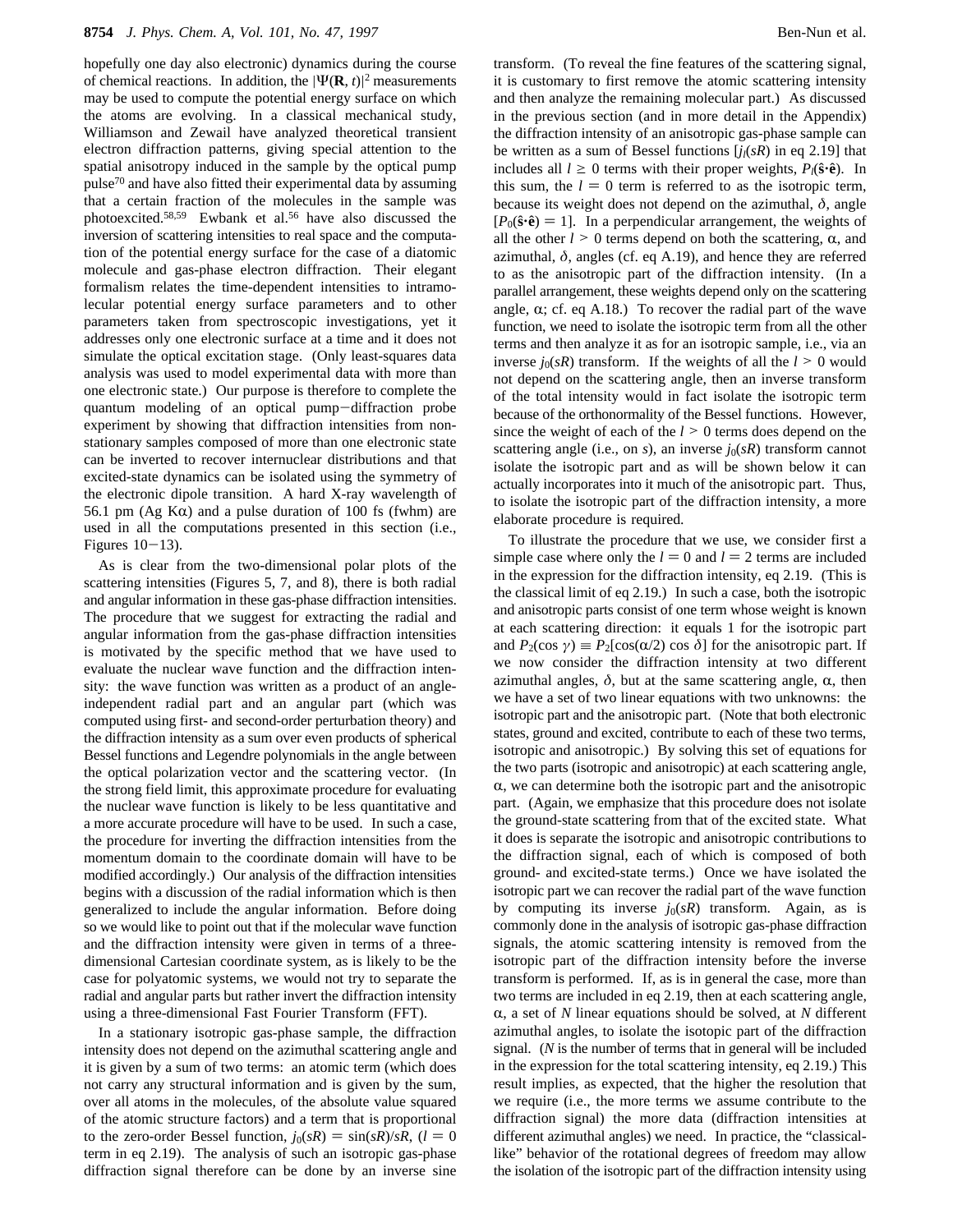

**Figure 10.** Combined ground- and excited-state densities as a function of internuclear distance and time for molecular bromine. Upper panel: the time-dependent radial part of the electronically incoherent density  $n_1(t)|\chi_1(R, t)|^2 + n(t)_2|\chi_2(R, t)|^2$  that is computed numerically and used as an *input* for the computation of the diffraction intensity. Lower panel: the radial distribution function computed by inversion of the time-dependent diffraction intensity (see text for more details on the inversion). In this and all subsequent figures, a hard X-ray wavelength of 56.1 pm (Ag  $K\alpha$ ) and an X-ray pulse duration of 100 fs (fwhm) was used in order to achieve this good agreement between the "input" and "output". The constant feature at a short internuclear distance is due to the ground state whereas the time-dependent feature is due to the excited state. Because, compared to the dissociating excited state, the ground state is very localized, its peak magnitude is much larger compared to the dissociating excited state (even though we excite about 26% to the excited state; see inset in Figure 3). Therefore, we truncate the full magnitude of the density, and the decrease in the ground-state density due to the optical excitation is not seen. (In Figure 11 we show the full magnitude of the density and there this decrease is observed.)

the classical limit of eq 2.19. (In this limit, only two terms, *l*  $= 0$  and  $l = 2$  contribute to the diffraction intensity.)

This procedure for separating the isotropic part of the diffraction intensity from the total diffraction intensity was applied to both bromine and iodine. Once the isotropic part was isolated, the atomic part was subtracted from it and an inverse  $j_0(sR)$  transform was performed on the remaining isotropic molecular part. The result of this procedure is the radial probability density. In Figures 10 and 11, this probability density is compared to the original (radial part of the) quantum mechanical probability density which was used as an input for the computation of the diffraction intensities (eq 2.19, for bromine and iodine, respectively). In both figures, the densities are plotted as a function of internuclear distance (in pm) and time (in fs). (Note that only the electronically incoherent part of the input radial density,  $n_1(t)|\chi_1(R,t)|^2 + n_2(t)|\chi_2(R,t)|^2$ , is plotted in the upper panels of Figures 10 and 11. This is because, as argued in section III for two well-separated electronic states, the electronically coherent part of the density,



**Figure 11.** Same as Figure 10, but for molecular iodine. Here we show the full magnitude of the density and therefore the decrease in the ground-state probability due to the optical excitation is very clear. Note the periodic bound vibrational motion of the excited state and the resulting periodic increase in probability at short internuclear distances that occurs whenever the ground and excited states are at similar internuclear distances. Because the excited state is composed of a coherent superposition of high vibrational states (centered about  $\nu$  = 35), at long times it develops a fine structure (see the upper panel density at long (>1000 fs) delay times) which cannot be resolved with the 56.1 pm (Ag  $K\alpha$ ) X-ray wavelength used in this computation.

 $C^*_i(t)C_i(t)\chi^*_i(R,t)\chi_i(R,t)$ ,  $i \neq j = 1, 2$ , is expected to average to zero upon integration over the time envelope of the diffraction probe pulse.) The agreement between the input quantum dynamics (upper panel in both figures) and the output inversion from diffraction (lower panel in both figures) is very good. The constant feature that appears at short internuclear distances is due to the ground state (in both figures) and in addition there is a time-dependent feature which in Figure 10 is due to the dissociating excited state and in Figure 11 is due to the bound vibrational motion of the excited state. In the case of bromine, Figure 10, we truncate the top of the vertical range of the density on the plot because the ground state is very localized (compared to the excited state) and thus its magnitude is so much larger than that of the dissociating excited state that it would make the latter almost invisible if shown fully on the same scale. Thus, whereas in Figure 11 (where we show the full range of the density) we see both the decrease in the ground-state density (due to the electronic excitation) and the periodic increase in the magnitude of the features at short distances that occurs whenever the ground and excited states are at similar internuclear distances, because of truncation it is not possible to see the decrease in intensity in Figure 10.

We next consider the angular part of the probability density. Given eq 2.19 for the scattering intensity at each scattering angle  $(\alpha$  and  $\delta)$ , one can in principle construct numerically the inverse transform that will recover the density as a function of internuclear distance, *R*, and polar angle, *θ*. (Note again that this numerical construction of the inverse transform would not be required if the nuclear wave function and the diffraction intensity were given in terms of a three-dimensional Cartesian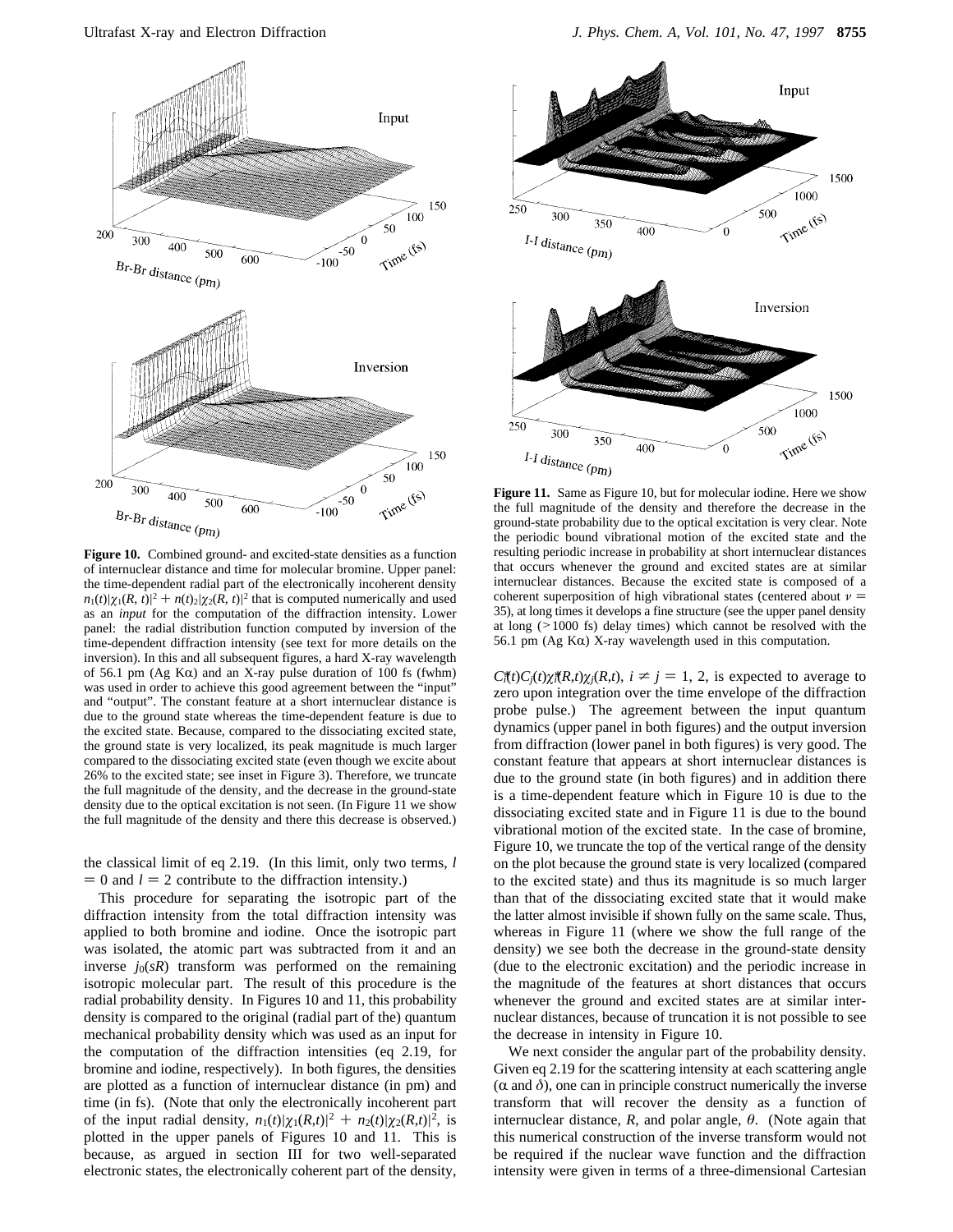coordinate system, in which case a three-dimensional FFT would be used to invert the data.) This inverse transform is much more complicated than the simple inverse  $(l = 0)$  sine transform that is used in the analysis of isotropic gas-phase diffraction intensities because it includes higher  $(l \geq 0)$  Bessel functions and because these Bessel functions are weighted by Legendre polynomials  $[P_l(\hat{s} \cdot \hat{e})]$  that depend on the scattering angle  $\alpha$ . However, it is important to note that this transform does exist and therefore, in principle, one can recover the density as a function of internuclear density and polar angle *θ*. [Because of the symmetry of our system, the distribution of **R** is independent of  $\varphi$ , so that we need only to recover  $\rho(R, \theta)$  from the two-dimensional diffraction intensity.] Since the numerical transformation described above is so complicated, we try to recover the angular information by a much simpler procedure: a simple inverse  $j_0(sR)$  transform of the scattering intensity at each azimuthal angle  $\delta$ . (Note that the angular dependence of the diffraction intensity on the azimuthal angle  $\delta$  is similar to the angular dependence of the wave function on the polar angle *θ*; i.e.,  $\delta \rightarrow \theta$ .) As argued above, although the Bessel functions are orthonormal, an inverse  $j_0(sR)$  transform does *not* isolate the isotropic part of the diffraction intensity because the weights of all *l* > 0 Bessel functions that contribute to the total diffraction intensity depend on the scattering angle. Thus, an inverse  $j_0(sR)$  transform will reflect both the isotropic and the anisotropic parts of the diffraction intensity (although not in an exact way). For not too long pump-probe delay times, the initial alignment will be retained and thus, in a polar representation, we expect to see the excited-state internuclear axes aligned preferentially along the electric vector direction of the light, for this parallel transition, whereas the opposite is true for the ground state, which is expected to be depleted in this direction. In Figure 12, we show polar representations of the twodimensional probability density,  $\rho(R, \theta)$ , at a series of increasing pump-probe delay times for molecular iodine. In these polar plots, the distance from the origin to a point on the graph is the internuclear distance (in pm) and the angle between this distance and the vertical axis is the polar angle  $\theta$ . Three of the panels show the result of the inversion procedure (at three points in time during the first vibrational period on the excited electronic state), and in the third panel (from the top) we show, for comparison, the input density at one point in time. Although we have used an approximate procedure for the inversion, the agreement between the input and the output is quite good. The time-dependent features in these polar plots are mainly due to the bound vibrational motion on the excited electronic state, which is preferentially aligned along vertical *Z* axis. The ground state is depleted in this direction and is aligned predominantly (although not completely because only ∼15% of the groundstate population is excited) along the *X* axis. After 245 fs from the electronic excitation (two middle panels), the excited electronic state is at an outer turning point and it is thus more localized than at 80 fs (upper panel). At 495 fs (lower panel), the ground- and excited-state densities are at very similar distances and therefore we see basically a single feature with only traces of angular asymmetry. (The dashed contour line is drawn at a value that is 45 times lower than the highest one, which is the innermost contour.)

Finally, we discuss how to use the difference in the groundand excited-state dynamics and symmetry of the electronic dipole transition in order to isolate the excited-state dynamics from the ground-state dynamics. From Figure 12 it is clear that at early times the excited-state density is aligned along the polarization direction *Z*, whereas there is practically no density in the direction perpendicular to it.<sup>70</sup> This implies that if we



**Figure 12.** A polar representation of the I<sub>2</sub> probability density,  $\rho(R)$ , *θ*), computed by inversion of the time-dependent diffraction intensity, at a series of increasing pump-probe delay times. (The three "snapshots" that we show are during the first vibrational period on the excited electronic state.) The distance from the origin to a point on the graph is the I-I internuclear distance, and the angle between this distance and the vertical *Z* axis is the polar angle  $\theta$ . The full contours are drawn at values of 0.1, 0.2, 0.3, 0.8, and 0.9, and the dashed ones are at 0.075 (uppermost panel) and 0.02 (lowermost panel). The timedependent features that are due to the excited-state bound vibrational dynamics are aligned predominantly along the *Z* axis (as expected for a parallel transition) and the ground state (features at internuclear distances of ∼266 pm) is depleted in this direction. Note that because the transition probability is not unity (but rather ∼15%), after the excitation the ground state is preferentially aligned perpendicular to the optical polarization direction but it is not completely depleted along the direction of the electronic excitation and that when the ground and excited states are at similar internuclear distances (lowest panel) we see a single feature that is almost isotropic. For comparison, in the third panel from the top, we also show (at one point in time) the threedimensional input density (incoherently averaged over the initial *J*, *M* distribution) used as an input for the computation of the diffraction intensity.

take the difference between the density along the parallel and perpendicular directions (after properly normalizing them according to the peak that appears in both directions and therefore can be assumed to be due to the ground state), we should recover the excited state alone. As an example, this procedure is applied to the diffraction intensity of iodine 245 fs after the optical excitation. In the upper panel of Figure 13, we plot a slice of Figure 12 (second panel from top) along the *Z* direction where we see both the ground and the excited states. In the middle panel of Figure 13, we plot another slice of Figure 12 but this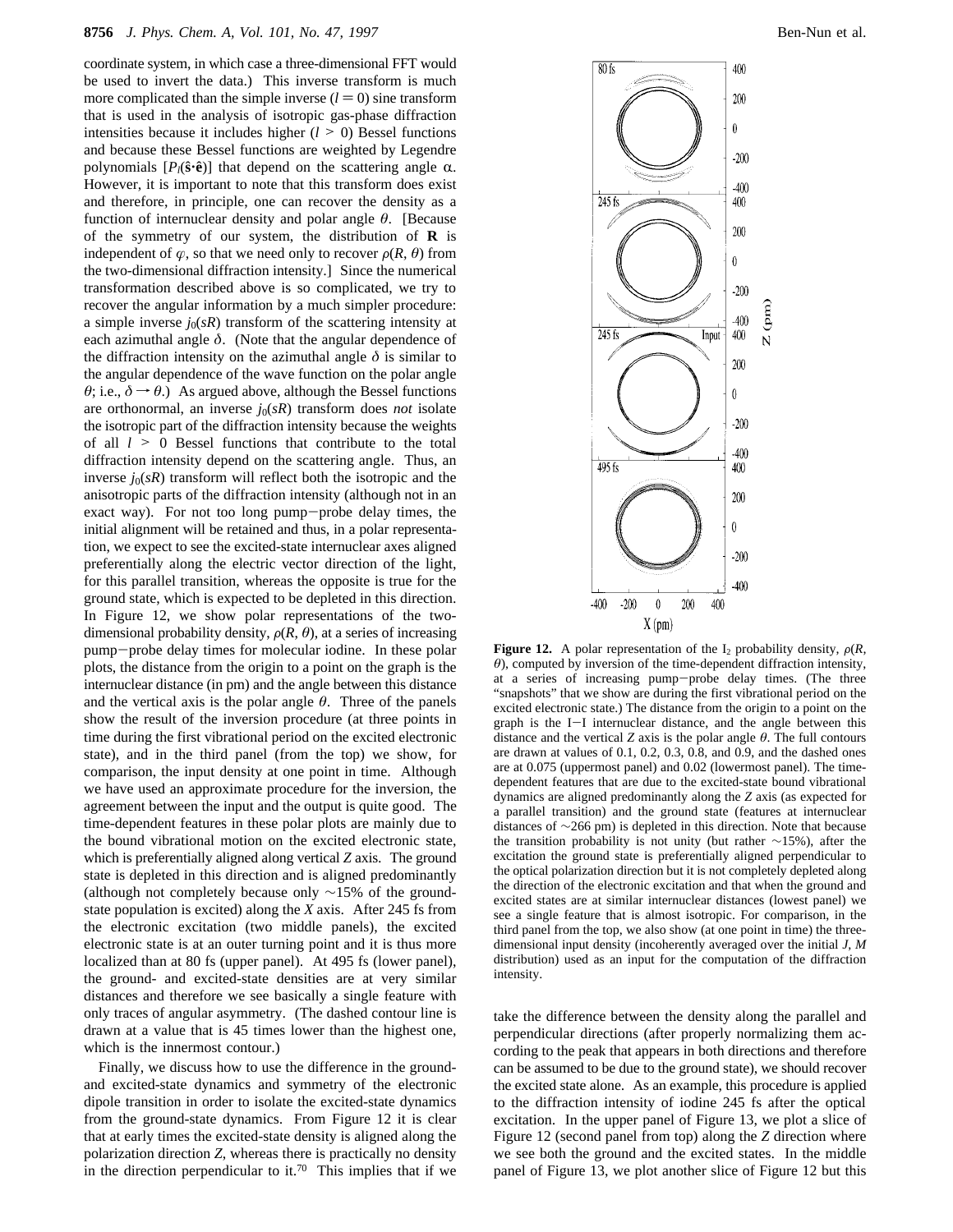

**Figure 13.** Upper panel: a slice of the iodine distribution function shown in the second panel (from the top) of Figure 12 along the light polarization direction (vertical *Z* axis). Middle panel: same as upper panel but this time along the perpendicular direction (*X* axis) where at short pump-probe delay times (compared to the rotational delocalization time) there are no traces of the excited electronic state. To isolate the excited state, the upper two panels were normalized using the area under the constant feature which is assumed to be due to the stationary ground state. Lower panel: the difference between the upper and middle panels, showing that the excited-state internuclear distribution can be isolated from the diffraction data by symmetry. Note that, as discussed in the text, when the ground- and excited-state wave functions are at similar internuclear distances, such a simple procedure will not enable us to really isolate the excited state from the ground state but only to conclude that the two states are at similar internuclear separations.

time along the perpendicular *X* direction where there are practically no traces of the excited state at short times (at longer times after the pump pulse we do expect to see again a mixture of both states due to rotational delocalization). Once we subtract the two results (after normalizing them so that the peak that appears in both panels has the same area), we isolate the ground state, shown in the lower panel of Figure 13. We have applied this procedure, using the symmetry of the electric dipole transition, for both iodine and bromine at various pump-probe delay times and our experience is that in the weak field limit it is a quite robust way to separate the short-time excited-state dynamics from those of the ground state. [Of course, it will not be always possible to *separate* the two states because when the ground and excited states are at very similar internuclear distances we will see only a single peak in the distribution in both directions (parallel and perpendicular, cf. Figure 12) and thus will only be able to conclude that the ground and excited states are at similar internuclear distances.] Since, even for polyatomic molecules there still exists a molecule-fixed electronic transition dipole, it will be interesting to try and extend this procedure to more complex molecules.

#### **V. Concluding Remarks**

In this paper we have discussed a natural development of stationary X-ray and electron diffraction experiments: timedependent measurements of nonstationary transient structures. The experimental scheme that has been proposed to enable the direct measurement of evolving structures is ultrafast X-ray and electron diffraction. In such experiments, the sample and the pump and probe pulses are all time-dependent and the general theory presented in section III.A accounts for these features. Unlike previous theoretical derivations of optical pumpdiffraction probe experiments, our formalism treats both the electronic and nuclear degrees of freedom quantum mechanically, and it models the ultrafast optical pump process, the subsequent quantum dynamics of the sample, and the ultrafast diffraction probe process. With electronic excitation by the pump pulse, more than one electronic state will usually contribute to the measured diffraction intensity, and interferences between ro-vibrational states involving different electronic states and ro-vibrational interferences within a given electronic state appeared explicitly in the expression for the instantaneous X-ray and electron scattering intensity (cf. eq 2.12 or 2.17). Since the duration of currently available X-ray or electron pulses is still long when compared to the period of the frequency associated with the energy difference between two wellseparated electronic states, we assumed that interference between different electronic states averages to zero (upon time integration over the envelope of the field intensity) so that the timeintegrated scattering intensity is given by a sum of the individual electronic-state scattering intensities, weighted by the appropriate fractional populations (eqs 2.14 and 2.15). This result has been assumed in all previous gas-phase electron diffraction studies, and although we have used it in the present computations, we would like to emphasize that this is an approximation that will break down when electronic surfaces approach one another, for example, in curve crossing, and more generally whenever the duration of the probe X-ray or electron pulse is comparable to the period associated with the energy difference between two electronic states. In addition, the common assumption we have made here that the observed scattering is inelastic with respect to the nuclear degrees of freedom and elastic with respect to the electronic degrees of freedom is a simplification which needs to be considered more deeply, with respect to electron diffraction versus X-ray diffraction in general, and to time-dependent phenomena in particular.

Two numerical examples were discussed in section III: the dissociative and bound gas-phase dynamics for diatomic molecules. (The parallel case for a crystal, involving electronic excitation and phonon nuclear dynamics could also be carried out.) It is shown that, with the scattering involving both groundand excited-state molecules, significant changes are observed in the time-dependent X-ray diffraction pattern. These results suggest that molecular, and in particular dissociative, dynamics may be used to measure the duration of sub-picosecond X-ray or electron pulses with time resolution of tens of femtoseconds. As expected, the changes in diffraction intensity are less pronounced whenever the ground- and excited-state wave packets are at similar internuclear distances and even more so if the wave packets are also delocalized. The computation of the time-dependent molecular wave function is approximated by dividing it into two parts by writing the wave function as a product of an angle-independent radial part and an angular part, both being time dependent. The former is computed numerically (by solving the radial time-dependent Schrödinger equation); the latter is evaluated analytically in the Appendix (using firstand second-order perturbation theory for the excited and ground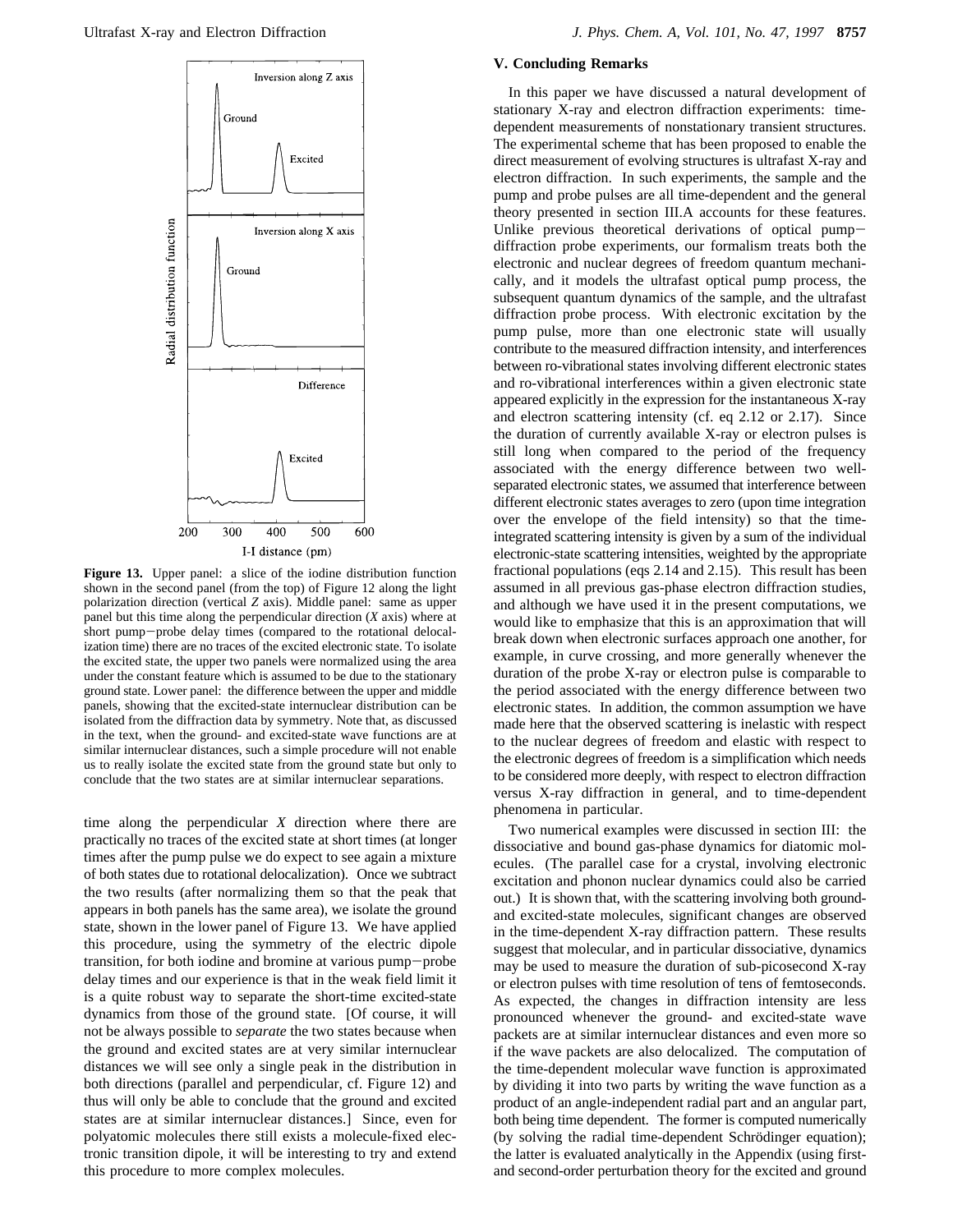states, respectively). Apart from reducing the computational difficulty, this approximation enables us to analytically recover the known15,16,57,70 breaking of cylindrical symmetry in gas- and liquid-phase diffraction patterns that is expected whenever the direction of the optical polarization (which is the only symmetry axis in the sample after the optical excitation) does not coincide with the direction of the incident X-ray (or electron) beam. As discussed in section III (and in more detail in the Appendix), the total diffraction intensity for an anisotropic gas-phase sample can be written as a sum of Bessel functions [*jl*(*sR*) in eq 2.19] weighted by Legendre polynomials,  $P_{\ell}(\hat{s} \cdot \hat{e})$ . Since the latter depends on the scattering angle, a simple inverse  $j_0(sR)$ transform *cannot* isolate the isotropic part of the diffraction intensity, and in section IV we have suggested and applied an exact procedure for separating the isotropic part of the diffraction pattern from the total diffraction pattern. This procedure enabled us to recover (very nicely) the radial part of the wave function as a function of time. Although we have discussed the exact procedure for recovering the angular dependence of the probability density, in this paper we have only used an approximate procedure to recover it. [The proposed approximate procedure was based on the observation that an inverse  $j_0(sR)$  transform cannot isolate the isotropic part of the diffraction intensity (because of the *s* dependence of the weights of the Bessel functions), and therefore, if that transform is used to invert the total diffraction intensity, the resulting inverted density can have a nonisotropic contribution.] This approximate procedure enabled us to demonstrate how the short-time excited-state dynamics can be isolated from that of the ground state using the symmetry induced by the electronic dipole transition. (At short times, the exact procedure for inverting the twodimensional diffraction intensity could also be used to isolate the excited-state dynamics from that of the ground state.)

Since our discussion in section III was limited to diatomic molecules, we were able to compute the nuclear dynamics quantum mechanically. This will not be possible for any but the smallest polyatomic systems, and other computationally less demanding methods will have to be used. We believe that, to correctly model optical pump-diffraction probe experiments, these methods will have to retain some quantum mechanical features (such as the notion of more than one electronic state and phase interferences, for example).

Throughout most of this paper (and in all our numerical examples) we limited our discussion to the independent atom model. Within the limits of this model, the electronic cloud is not allowed to deform as the atoms and molecules are moving. Thus, the time dependence of the diffraction intensities was associated only with the nuclear motion (or, in other words, with the spherical core electronic cloud) and did not reflect bonding changes in valence electrons. Such an approximation limits the discussion to changes in bond distances and angles and cannot account for the electron dynamics. Although it is not expected that initial ultrafast diffraction measurements will be of sufficient accuracy to observe the dynamics of the relatively few bonding electrons, the evolution of the electron density during the course of a chemical reaction is a basic part of our understanding of the making, altering, and breaking of chemical bonds, and we do believe that ultrafast diffraction (Xray and electron) may in time enable the direct imaging of electronic (as well as nuclear) dynamics.

Acknowledgment. The authors thank Dr. J. Che, F. Ráksi, and Prof. P. M. Weber for many helpful discussions. M.B.N. thanks the Rothschild Foundation for a Postdoctoral Fellowship

and the United States-Israel Educational Foundation for a Fulbright Postdoctoral award.

#### **Appendix: Rotational Dynamics**

In this appendix we treat the rotational part of the quantum dynamics for electron and X-ray diffraction from a gas-phase diatomic sample pumped by a linearly polarized light pulse. As discussed in section II (eq. 2.6), the molecular wave function,  $\Psi_i(\mathbf{r}, \mathbf{R}, t)$ , on each electronic state *j* is written as a product of an electronic part,  $\phi_j(\mathbf{r}; \mathbf{R})$ , and a time-dependent nuclear part,  $\chi_i(\mathbf{R}, t)$ , such that

$$
\Psi_j(\mathbf{r}, \mathbf{R}, t) = C_j(t)\phi_j(\mathbf{r}; \mathbf{R})\chi_j(\mathbf{R}, t) =
$$
  

$$
C_j(t)\phi_j(\mathbf{r}; \mathbf{R})\sum_{\nu} d_j^{\nu}(t)\chi_j^{\nu}(\mathbf{R})
$$
 (A.1)

in which *ν* implies a summation over vibrational and rotational indices, and  $\chi_j^{\nu}(\mathbf{R})$  is a nuclear eigenstate. In this appendix we discuss the computation of the angular part of the nuclear wave function for the illustrative specific case of a gas-phase diatomic molecule, noting that the electronic part is assumed to be known (i.e., the potential energy surfaces are given as an input) and that the radial part (which, as is often done for computational simplicity, is assumed to be independent of *J*) is computed numerically (see section III.A for more details). In addition, we show how to evaluate the integral needed to calculate the scattering intensity from the wave function.

Since the computation of rotational selection rules and transition line strength is well documented in the literature,  $85,87$ we try to make the discussion as short as possible and center attention only the details that are specific to the diffraction probing scheme or to any approximation that we make. The purpose of the somewhat tedious procedure that we outline is to (i) provide an analytical expression for the rotational part of the molecular wave function and (ii) use this expression to reduce the three-dimensional Fourier transform needed for the scattering intensity (cf. eq 2.18) to a one-dimensional transform, in the radial coordinate, multiplied by an analytic expression. Although the procedure is rather long, and it is dictated by the fact that we use a polar coordinate system and numerically evaluate only the radial part, the analytical result that we obtain does provide a quantum insight to the breaking of symmetry in the diffraction pattern, which has been previously discussed classically.15,16,70

We first rewrite the nuclear wave function (of each electronic state) as a product of a radial part,  $\chi_i(R, t)$ , and an angular part, *Yj*(*θ*, *æ*, *t*),

$$
\Psi_j(\mathbf{r}, \mathbf{R}, t) = C_j(t)\phi_j(\mathbf{r}; \mathbf{R})\chi_j(R, t)Y_j(\theta, \varphi, t) \quad \text{(A.2)}
$$

[The polar angle  $\theta$  is the angle between the internuclear vector **R** and the lab frame *Z* axis, and the azimuthal angle  $\varphi$  is the projection (with respect to the *X* axis) of the internuclear vector on the *XY* plane.] In principle, both the radial and the angular wave functions are given by a sum over vibrational and rotational eigenfunctions. Thus, within each electronic state, the rotational eigenfunctions depend on the vibrational level and due to the nature of the electronic excitation there will be more than one occupied vibrational state on the excited electronic state. Here we make an approximation whose character is dictated by the specific procedure used to compute the radial part. Since in practice we generate a single radial wave packet (which is assumed to be independent of *J* ) and we do not decompose it into vibrational eigenstates, we assume that the rotational part carries a single vibrational (or more precisely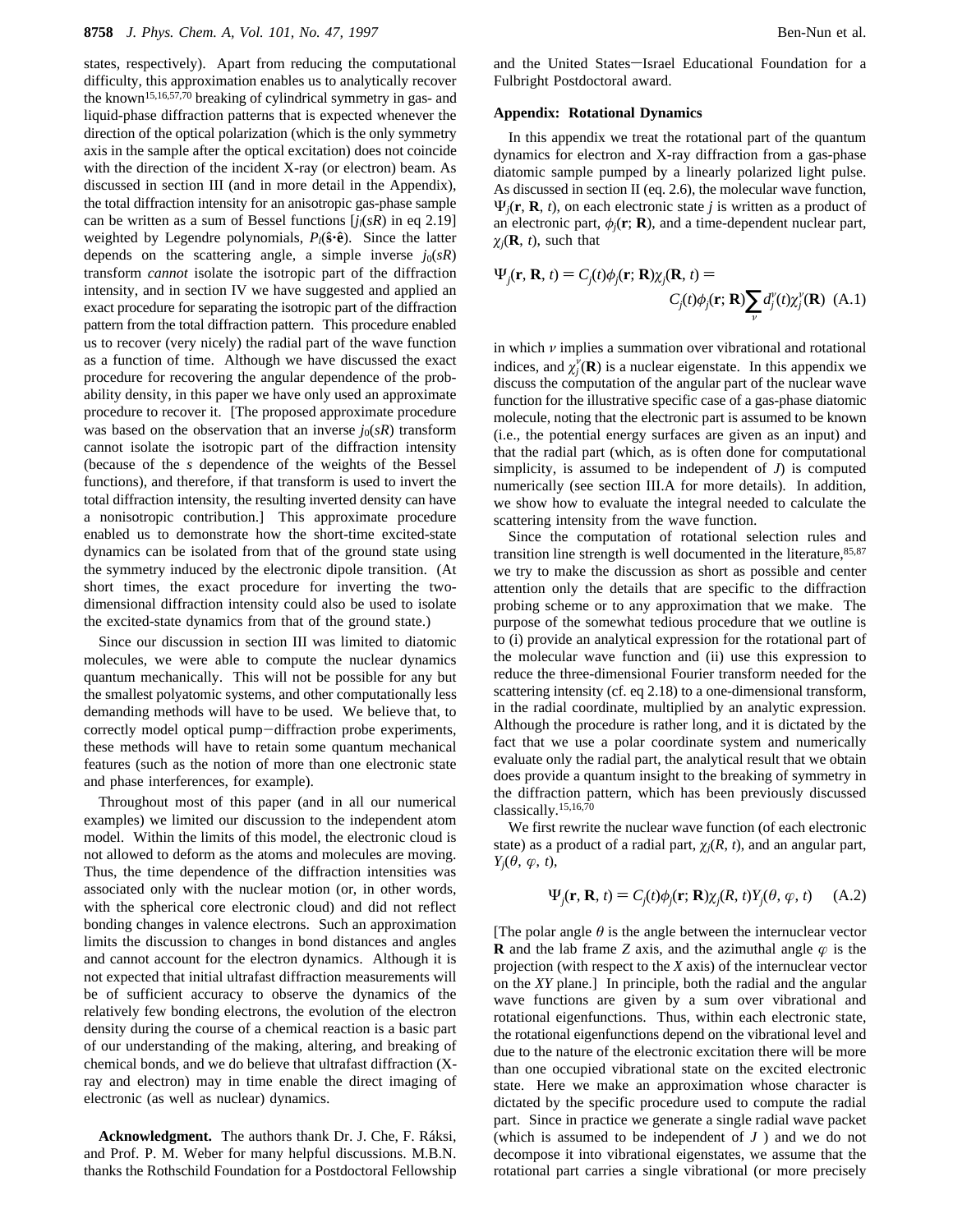radial) index which is determined by the central vibrational eigenstate in the wave packet. For the heavy diatomic molecules in the specific cases discussed in section III and for not too long pump-probe delay times, this approximation is quite good for the rotational dynamics, because of the very long rotational period and the relatively weak dependence of the rotational constant on the vibrational state, over the vibrational range excited. Within this approximation, the angular wave function can be written as a sum over rotational eigenstates (|*J*′ *K*′ *M*′〉)

$$
Y_j(\theta, \varphi, \chi, t) = \sum_{J', K', M'} a(J, K, M, J', K', M') | J' K' M' \rangle \exp(i\omega_j^n t) \tag{A.3}
$$

and, as discussed above, we associate a single "vibrational" index, *n*, that corresponds to the central vibrational eigenstate of the radial wave packet, to the rotational part. In eq A.3, we follow the conventional notation used in the literature  $87$  by associating  $\Lambda$  (the molecule fixed electronic component of the total angular momentum, *J*, along the internuclear axis) of a diatomic molecule with *K* of an asymmetric top molecule, and the rotational frequency  $\omega_j^n = B_n J(J + 1)$ , where  $B_n = B_e$  –  $\alpha_e(n + \frac{1}{2})$  in which  $B_e$  is the rotational term corresponding to the equilibrium bond length and  $\alpha_e$  is a small positive number that accounts for the coupling between the rotation and vibration of the molecule. Each of the rotational states (|*JKM*〉) in eq A.3 can be written using rotation matrices: $85,86$ 

$$
|JKM\rangle = (-1)^{M-K} \left(\frac{2J+1}{8\pi}\right)^{1/2} D_{-M-K}^J(\theta, \varphi, 0) \quad \text{(A.4)}
$$

After the interaction with polarized light, the excited state becomes a coherent superposition of rotational (and vibrational) states and the ground electronic state is partially coherent: the polarized pump pulse creates a "hole" in the initial isotropic ground-state distribution. What we would like to know are the amplitudes of these states (i.e., the *a* factors in eq A.3), assuming a single-photon process. (Note that this is only an assumption and not an exact result because cycling between the two electronic states can result in a tighter rotational distribution than the one predicted here. $83$ ) We first consider the excited state. The probability amplitude of finding the excited-state rotor in a  $|J' K'M'\rangle$  state following the dipole absorption of linearly polarized light [and assuming (A.4) as the initial ground rotational state] is given by the Clebsch-Gordan coefficient,

$$
\langle J' K' M' | \Phi_{Fg} | J K M \rangle \tag{A.5}
$$

where  $\Phi_{Fe}$  is the so-called direction cosine matrix.<sup>87</sup> For light polarized along the *Z* axis (in the lab frame) and for a parallel transition (i.e., the molecular dipole transition is along the internuclear axis, *z*),  $\Phi_{Fg} = \Phi_{Zz} = \cos \theta$ , which is the projection of the molecular transition dipole on the lab frame *Z* axis. In a perpendicular transition, the molecular dipole is in the  $x-y$ plane and hence one should use  $\Phi_{Fg} = \Phi_{Zx} + \Phi_{Zy} = -\sin \theta$  $\cos \chi + \sin \theta \cos \chi$ <sup>87</sup> (The spin angle  $\chi$  should not be confused with the molecular wave function.) Integrals of the form  $(A.5)$ can be solved analytically by writing the direction cosine matrix (as well as the rotational eigenfunction, eq A.4) in terms of rotation matrices and using the Clebsch-Gordan series to evaluate the resulting integrals over three rotational matrices. Since these integrals appear in many text books (see, for example, chapter 2 in ref 87), here we only write the direction cosine matrix in terms of rotation matrices,

$$
\Phi_{Zz} = D_{00}^1
$$

$$
\Phi_{Zx} = \frac{1}{\sqrt{2}} (D_{0-1}^1 - D_{01}^1)
$$
\n
$$
\Phi_{Zy} = \frac{i}{\sqrt{2}} (D_{01}^1 + D_{0-1}^1)
$$
\n(A.6)

The equivalent expression for the rotational wave function is given by eq A.4. Thus, for example, if the ground state is initially given by eq A.4 and the transition is parallel, then the angular part of the excited state  $(j = 2)$  is given by

$$
Y_2(\theta, \varphi, t) = a(J0M, J + 1, 0M)|J + 1, 0, M\rangle \exp(i\omega_{J+1}^n t) + a(J0M, J - 1, 0M)|J - 1, 0, M\rangle \exp(i\omega_{J-1}^n t) \tag{A.7}
$$

where we have assumed the usual case for the ground-state diatomic molecule,  $K = \Lambda = 0$ . i.e., it is of  $\Sigma$  (or  $\Omega = 0$ ) electronic symmetry. The values of the coefficients in eq A.7 are determined by eq A.5 using the uppermost equation in (A.6).

We now discuss the angular wave function of the ground state,  $Y_1(\theta, \varphi, \chi, t)$ . First note that the orthogonality of the electronic wave functions and the chosen normalization of the radial part of the wave function imply that

$$
\langle \Psi(\mathbf{r}, \mathbf{R}, t) | \Psi(\mathbf{r}, \mathbf{R}, t) \rangle = n_1 \langle \chi_1 | \chi_1 \rangle \langle Y_1 | Y_1 \rangle + n_2 \langle \chi_2 | \chi_2 \rangle \langle Y_2 | Y_2 \rangle
$$
  
=  $n_1 \langle Y_1 | Y_1 \rangle + n_2 \langle Y_2 | Y_2 \rangle = 1$  (A.8)

in which the last equality is due to norm conservation. (Note that during the electronic excitation the ground- and excitedstate populations vary as a function of time.) As discussed in detail above (for a single-photon process), the excited-state wave function is given by the result of the dipole operator on the initial ground rotational state,  $Y_2 = \Phi_{Fg}|JKM\rangle$  and therefore,

$$
n_1 \langle Y_1 | Y_1 \rangle = \langle JKM | (1 - n_2 \Phi_{Fg}^* \Phi_{Fg}) | JKM \rangle \tag{A.9}
$$

In which  $n_i$  is the fractional population of the *j*th electronic state. Since we need to know the ground-state amplitude,  $Y_1$ , we take the square root of eq A.9 and, keeping only linear terms in the excited-state fractional population, write

$$
\sqrt{n_1}|Y_1\rangle \approx \left(1 - \frac{n_2}{2}\Phi_{FG}^* \Phi_{Fg}\right)|JKM\rangle \tag{A.10}
$$

Physically what eq A.10 implies is that the ground-state distribution is derived using second-order perturbation theory (or alternatively first-order perturbation theory applied twice) and that after the electronic excitation the initially isotropic ground state becomes an anisotropic linear superposition of the original state and any state that can be accessed via a two-photon process (absorption and emission) given the appropriate selection rules. Hence, the amplitude for finding the ground state in a  $\langle J' K' M' \rangle$  state after the interaction with linearly polarized light is computed just as for the excited state: i.e., by bracketing the left-hand side of eq A.10 with a  $\langle J' K' M' \rangle$  state; cf. eq A.5. We then write both the initial and the final states, as well as the square of the dipole operator,  $\Phi_{fg}^* \Phi_{Fg}$ , in terms of rotation matrices, eq A.6, and use the Clebsch-Gordan series to analytically evaluate the amplitudes. The end result for the ground state is somewhat more complicated than for the excited state (this is particularly so for a perpendicular transition) and its general form is given by eq A.3.

Once the angular parts of both the ground and the excited states have been determined (analytically) and the radial part computed numerically, we still need to evaluate three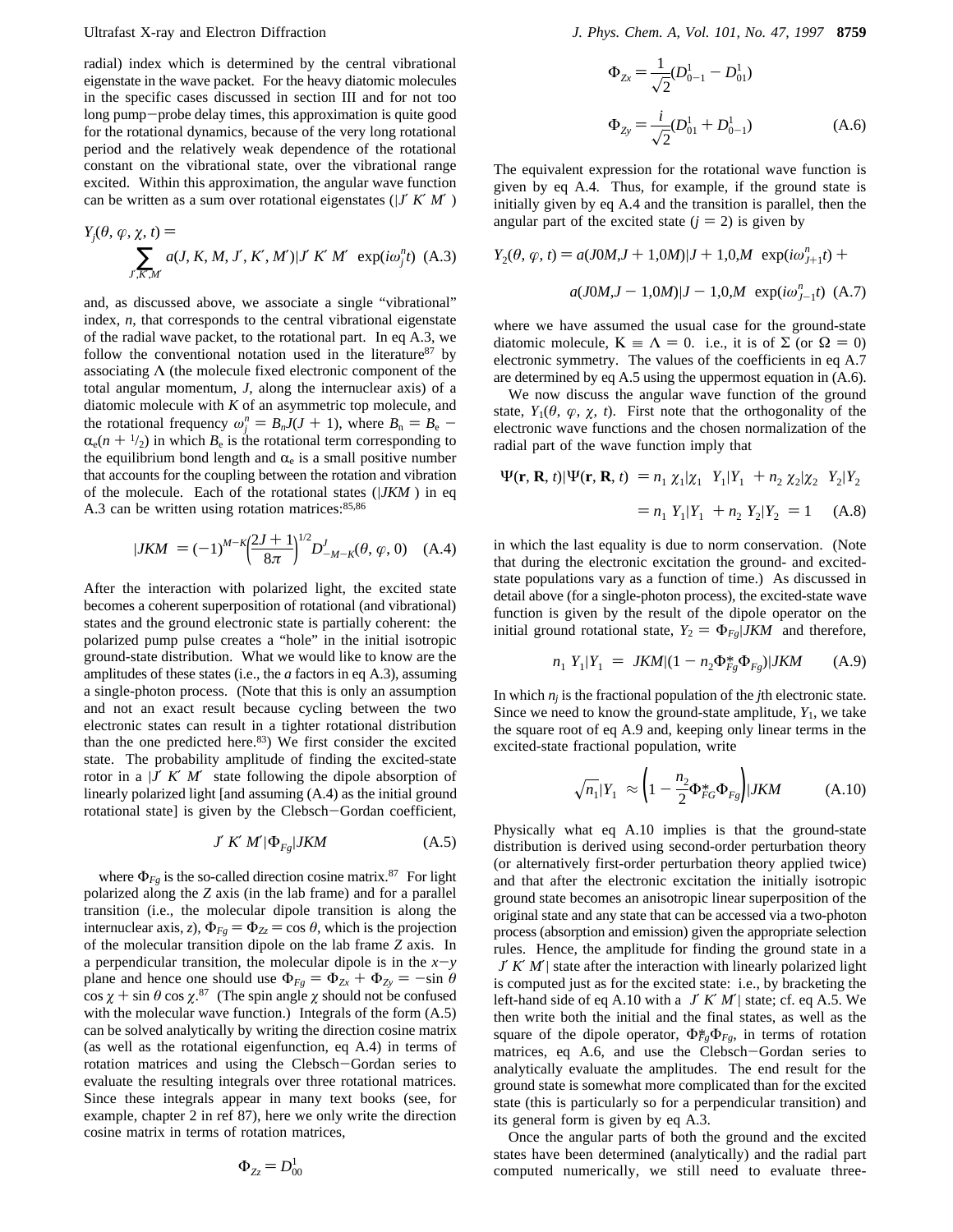dimensional integrals of the form (cf. eq 2.18 in text)

$$
2n_j\langle Y_j(\theta, \varphi, t)\chi_j(R, t)|1 + \cos(s \cdot \mathbf{R})|\chi_j(R, t)Y_j(\theta, \varphi, t)\rangle, j = 1, 2 \text{ (A.11)}
$$

in order to compute the diffraction intensity from the wave function.

In what follows, we rewrite these integrals as a product of a radial part and an angular part and evaluate the latter analytically, thereby reducing the dimensionality of the numerical integration from three to one. This is done by expanding the cos(**s**'**R**) in eq A.11 in terms of products of even Bessel functions,  $j_l(sR)$ , and Legendre polynomials,  $P_l(\cos \beta)$ ,

$$
\cos(\mathbf{s} \cdot \mathbf{R}) = \sum_{l=0}^{\infty} (\pm i)^l j_l(sR)(2l+1) P_l(\cos \beta) \quad \text{(A.12)}
$$

in which,  $\cos \beta = \hat{s} \cdot \hat{R}$  is the angle between the scattering vector **s** and the internuclear vector **R**, the symbol is used to denote a unit vector, and only even *l* terms contribute to the sum. Using the addition theorem,  $97$  the Legendre polynomials are written in terms of spherical harmonics

$$
(2l+1)P_l(\cos\beta) = 4\pi \sum_{m=-l}^{m=l} Y_l^m(\hat{\mathbf{R}})Y_l^{m*}(\hat{\mathbf{s}}) \quad (A.13)
$$

The  $\Delta m = 0$  selection rule (for the electronic transition) implies that only  $m = 0$  terms in this expansion should be considered, for which one can write

$$
Y_l^0(\hat{\mathbf{R}}) = Y_l^0(\theta) = \left(\frac{2l+1}{4\pi}\right)^{1/2} P_l(\hat{\mathbf{R}} \cdot \hat{\mathbf{Z}})
$$

$$
Y_l^0(\hat{\mathbf{s}}) = \left(\frac{2l+1}{4\pi}\right)^{1/2} P_l(\hat{\mathbf{s}} \cdot \hat{\mathbf{Z}})
$$
(A.14)

by letting the lab frame *Z* axis coincide with the molecular *z* axis. Note that the unit vector in the *Z* direction is the polarization direction,  $\hat{\mathbf{e}}$ , and therefore, using eqs A.14 and A.13 we can rewrite eq A.12 as

$$
\cos(\mathbf{s} \cdot \mathbf{R}) = \sum_{l=0}^{\infty} (\pm i)^l j_l(sR) 4\pi \left( \frac{2l+1}{4\pi} \right)^{1/2} P_l(\hat{\mathbf{s}} \cdot \hat{\mathbf{e}}) Y_l^0(\theta) \quad \text{(A.15)}
$$

Equation A.15 enables us to invoke the Clebsch-Gordan theorem again and evaluate analytically the integral over three spherical harmonics [two from the angular part of the nuclear wave function, eq A.13, and one from the expansion of cos- (**s**'**R**), eq A.15]. Thus, using the expansion in eq A.15 and eq A.2 for the molecular wave function, we can write the time integrated scattering intensity as

$$
I_j(\mathbf{s}, \tau) = 2 \int_{-\infty}^{+\infty} dt A(t, \tau) n_j(t) |f_j(s)|^2 \left[ 1 + \sum_{l=0}^{\infty} (i)^l 4\pi \sqrt{\frac{2l+1}{4\pi}} P_l(\hat{\mathbf{s}} \cdot \hat{\mathbf{e}}) \Xi_l(t) \langle \chi_j(R, t) | j_l(sR) | \chi_j(R, t) \rangle \right]
$$
\n(A.16)

where

$$
\Xi_l(t) = \langle Y_j(\theta, \varphi, t) | Y_{l0}(\theta, \varphi) | Y_j(\theta, \varphi, t) \rangle \qquad (A.17)
$$

ŕ

The one-dimensional radial part  $[\langle \chi_i(R, t) | j_i(sR) | \chi_i(R, t) \rangle$  in eq A.16] is computed numerically, and this procedure is repeated

for both electronic states  $(j = 1, 2)$  at any point in time for which we compute the diffraction pattern. (We reiterate that because of the even symmetry in our problem only even *l* terms contribute to the sum in eq A.16.) The Clebsch-Gordan theorem determines that the upper bound on the infinite sum in eq A.17 equals  $(2J + 2)$ , where *J* is the initial rotational eigenstate on the ground electronic state. In the classical limit (of high *J*), only two terms,  $l = 0$  and 2, contribute to the sum in eq A.16.

The angles between the optical polarization vector,  $\hat{\mathbf{e}}$ , and the scattering vector, **s**ˆ, do not depend on the azimuthal scattering angle  $\delta$  (see Figure 2, lower panel) when the incident X-ray (or electron) beam and the polarization vector are parallel

$$
\cos \gamma = \hat{\mathbf{s}} \cdot \hat{\mathbf{e}} = \sin(\alpha/2) \tag{A.18}
$$

whereas it does when they are perpendicular (incoming beam is along the *X* direction for example; cf. upper panel in Figure 2)

$$
\cos \gamma = \cos(\alpha/2) \cos \delta \tag{A.19}
$$

In eqs A.18 and A.19,  $\alpha$  is the angle between the incident and scattered X-rays or electrons and  $\delta$  is its azimuthal projection on the detector plane (see Figure 2). Thus, it is clear that in the perpendicular arrangement, eq A.19, the diffraction intensity will not be symmetrical with respect to rotation of *δ* about the axis of the incoming X-ray or electron beam whereas it will be in the parallel arrangement. In the main text we elaborate on this point in more detail.

Finally, we note (as discussed in section II.B) that the groundand excited-state angular distributions and the resulting diffraction intensity should be computed (using the procedure outlined in this appendix) for each of the ground rotational states that is initially populated. The total scattering intensity, for an initially thermal sample, is given by a Boltzmann average of these individual diffraction intensities (each of which corresponds to a given initial ground rotational state).

#### **References and Notes**

(1) Glusker, J. P.; Trueblood, K. N. *Crystal Structure Analysis*; Oxford University Press: New York, 1972.

(2) Stout, E. G.; Jensen, L. H. *X-ray Structure Determination, A Practical Guide*; Macmillan: New York, 1968.

(3) *Fifty Years of Electron Diffraction*; Goodman, P., Ed.; Reidel: Dordrecht, The Netherlands, 1981.

(4) *Stereochemical Applications of Gas-Phase Electron Diffraction*; Methods in Stereochemical Analysis 1; Hargittai, I., Hargittai, M., Eds.; VCH: New York, 1988.

(5) Rhodes, G. *Crystallography Made Crystal Clear*; Academic Press: San Diego, 1993.

(6) Fleming, G. R. *Chemical Applications of Ultrafast Spectrospcopy*; Oxford University Press: New York, 1986.

(7) *Time-Resol*V*ed Electron and X-ray Diffraction*; SPIE Proceedings Series 2521; Rentzepis, P. M., Ed.; SPIE: Bellingham, WA, 1995.

(8) Wark, J. *Contemp. Phys.* **1996**, *37*, 205.

(9) *Time Resol*V*ed Electron and X-ray Diffraction*; Rentzepis, P. M., Helliwell, J., Eds.; Oxford University Press: New York, in press.

(10) Williamson, J. C. *Chem. Phys. Lett.* **1993**, *209*, 472.

(11) Johnson, Q.; Keeler, R. N.; Lyle, J. W. *Nature* **1967**, *213*, 1114. (12) Johnson, Q.; Mitchell, A. C.; Keeler, R. N.; Evans, L. *Phys. Re*V*. Lett.* **1970**, *25*, 1099.

(13) Johnson, Q.; Mitchell, A. C. *Phys. Re*V*. Lett.* **1972**, *29*, 1369.

(14) Johnson, Q.; Mitchell, A. C.; Smith, I. D. *Re*V*. Sci. Instrum.* **1980**,

*51*, 741.

(15) Bado, P.; Berens, P. H.; Bergsma, J. P.; Coladonato, M. H.; Dupuy, C. G.; Edelsten, P. M.; Kahn, J. D.; Wilson, K. R.; Fredkin, D. R. *Laser Chem.* **1983**, *3*, 231.

(16) Bergsma, J. P.; Coladonato, M. H.; Edelsten, P. M.; Wilson, K. R.; Fredkin, D. R. *J. Chem. Phys.* **1986**, *84*, 6151.

(17) Van Wonterghem, B.; Rentzepis, P. M. *App. Phys. Lett.* **1990**, *56*, 1005.

(18) Anderson, T.; Tomov, I. V.; Rentzepis, P. M. *J. App. Phys.* **1992**, *71*, 5161.